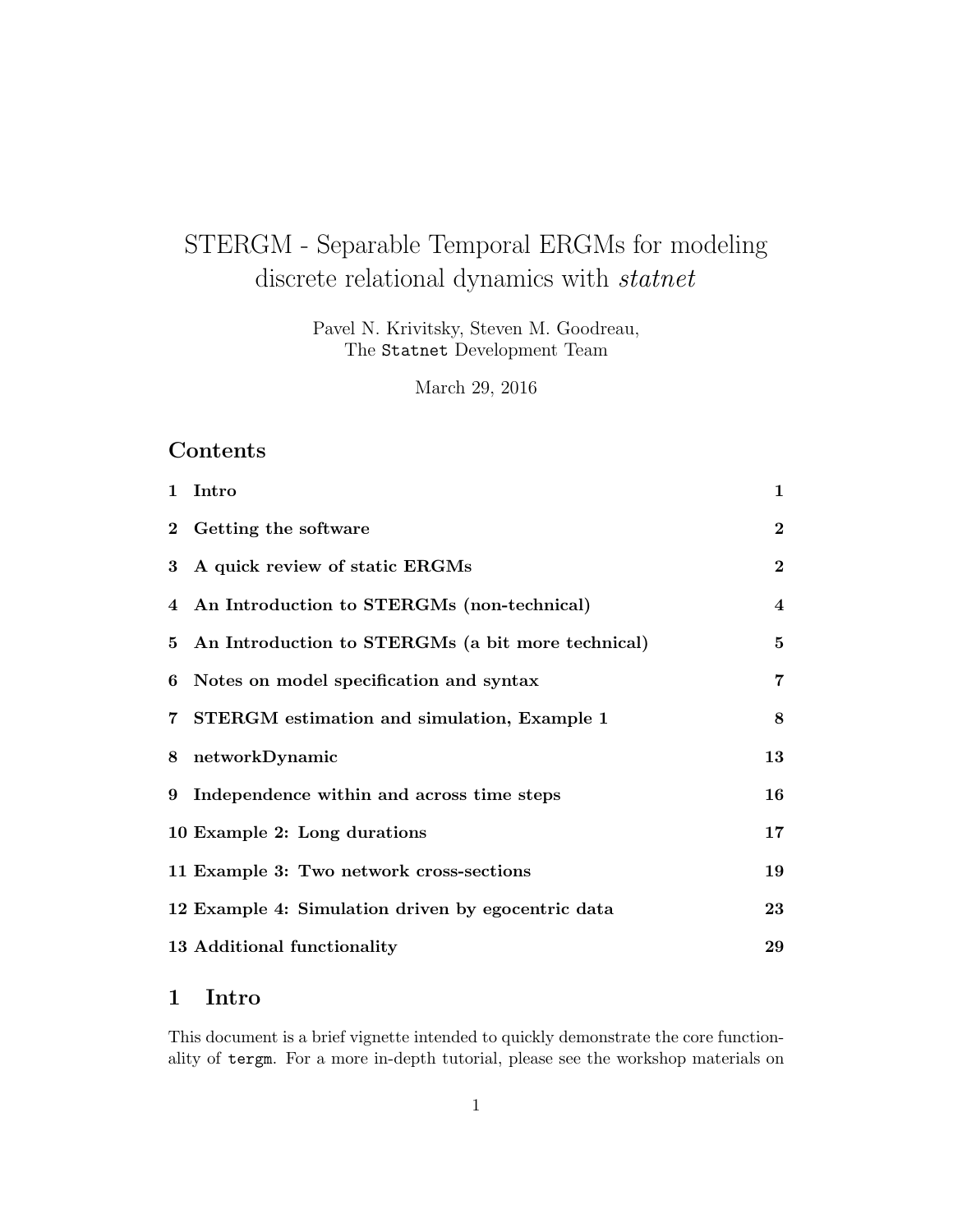the statnet wiki: http://statnet.csde.washington.edu/workshops/SUNBELT/ current/tergm/tergm\_tutorial.pdf

### 2 Getting the software

If you have not already done so, please download and install ergm version 3.2 and networkDynamic version 0.7. You will also want to make sure you have a reasonably new version of R, preferably the latest (3.1).

```
> install.packages("ergm")
> install.packages("networkDynamic")
> library(ergm)
> library(networkDynamic)
```
### 3 A quick review of static ERGMs

Exponential-family random graph models (ERGMs) represent a general class of models based in exponential-family theory for specifying the probability distribution underlying a set of random graphs or networks. Within this framework, one can—among other tasks—obtain maximum-likehood estimates for the parameters of a specified model for a given data set; simulate additional networks with the underlying probability distribution implied by that model; test individual models for goodness-of-fit, and perform various types of model comparison.

The basic expression for the ERGM class can be written as:

$$
P(Y = y) = \frac{\exp(\theta'g(y))}{k(y)}\tag{1}
$$

where Y is the random variable for the state of the network (with realization  $y$ ),  $g(y)$  is the vector of model statistics for network y,  $\theta$  is the vector of coefficients for those statistics, and  $k(y)$  represents the quantity in the numerator summed over all possible networks (typically constrained to be all networks with the same node set  $as *v*$ ).

This can be re-expressed in terms of the conditional log-odds of a single actor pair:

$$
logit (Y_{ij} = 1 | y_{ij}^c) = \theta' \delta(y_{ij})
$$
\n(2)

where  $Y_{ij}$  is the random variable for the state of the actor pair i, j (with realization  $y_{ij}$ ), and  $y_{ij}^c$  signifies the complement of  $y_{ij}$ , i.e. all dyads in the network other than  $y_{ij}$ . The variable  $\delta(y_{ij})$  equals  $g(y_{ij}^+) - g(y_{ij}^-)$ , where  $y_{ij}^+$  is defined as  $y_{ij}^c$  along with  $y_{ij}$  set to 1, and  $y_{ij}^-$  is defined as  $y_{ij}^c$  along with  $y_{ij}$  set to 0. That is,  $\delta(y_{ij})$  equals the value of  $g(y)$  when  $y_{ij} = 1$  minus the value of  $g(y)$  when  $y_{ij} = 0$ , but all other dyads are as in  $g(y)$ . This emphasizes the log-odds of an individual tie conditional on all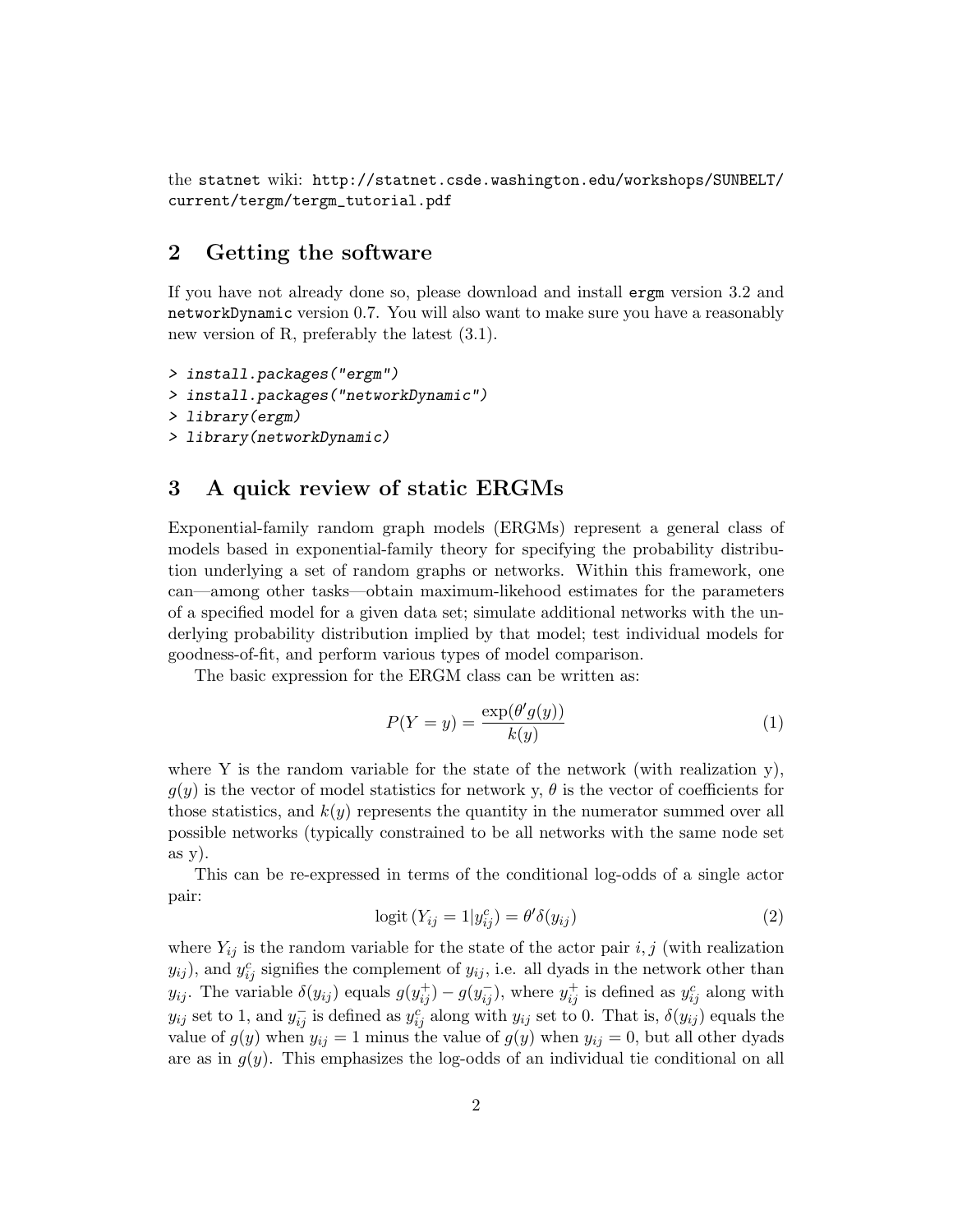others. We call  $g(y)$  the statistics of the model, and  $\delta(y_{ij})$  the "change statistics" for actor pair  $y_{ij}$ .

Fitting an ERGM usually begins with obtaining data:

> library(ergm) > data("florentine")  $> 1s()$ 

[1] "flobusiness" "flomarriage"

> plot(flobusiness)



To refresh our memories on ERGM syntax, let us fit a cross-sectional example. Just by looking at the plot of flobusiness, we might guess that there are more triangles than expected by chance for a network of this size and density, and thus that there is some sort of explicit triangle closure effect going on. One useful way to model this effect in ERGMs that has been explored in the literature is with a gwesp statistic.

> fit1 <- ergm(flobusiness~edges+gwesp(0,fixed=T))

```
Starting maximum likelihood estimation via MCMLE:
Iteration 1 of at most 20:
The log-likelihood improved by 0.2875
Step length converged once. Increasing MCMC sample size.
```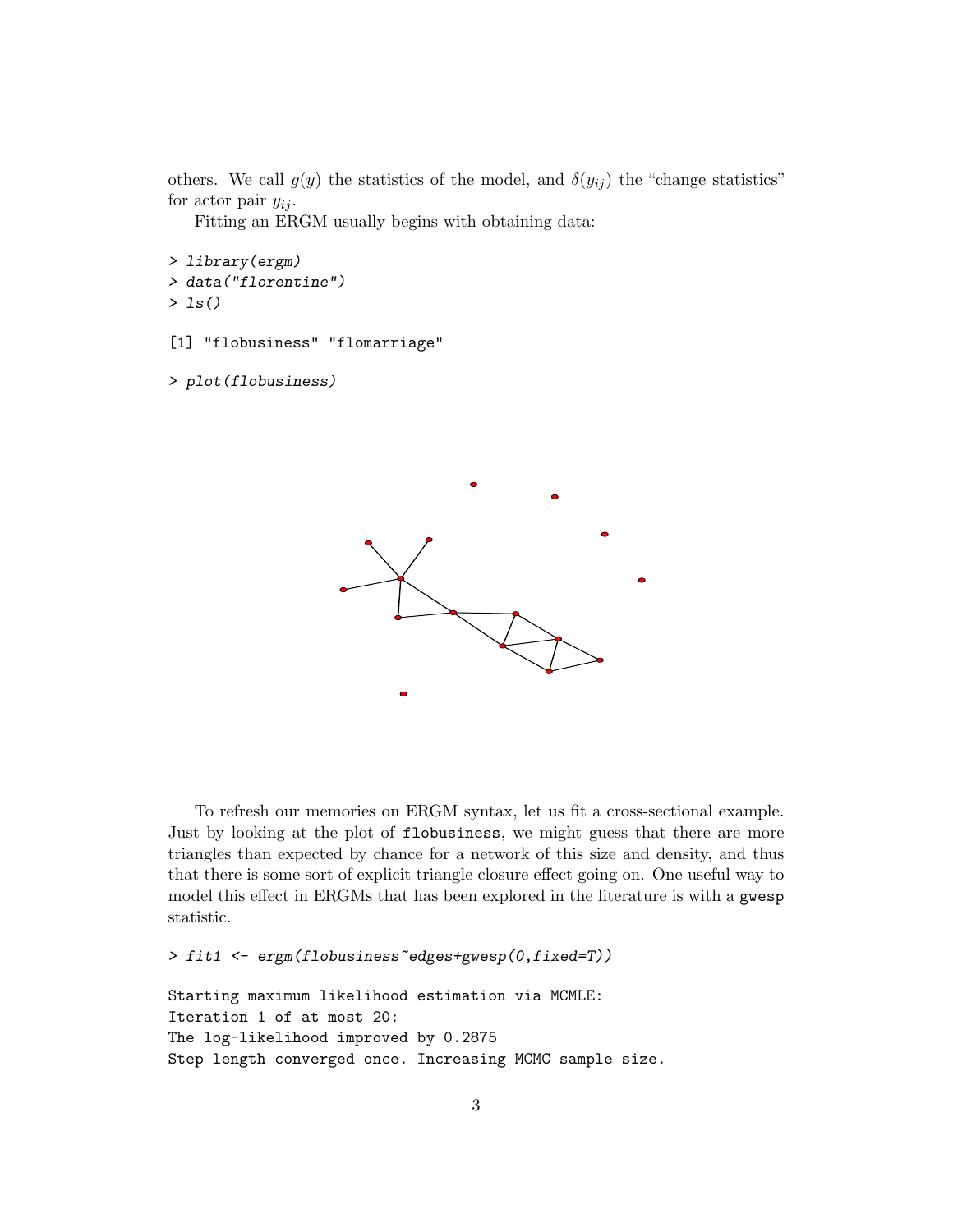Iteration 2 of at most 20: The log-likelihood improved by 0.004951 Step length converged twice. Stopping. Evaluating log-likelihood at the estimate. Using 20 bridges:  $1\ 2\ 3\ 4\ 5\ 6\ 7\ 8\ 9\ 10\ 11\ 12$ This model was fit using MCMC. To examine model diagnostics and check for degeneracy, u > summary(fit1) ========================== Summary of model fit ========================== Formula: flobusiness  $\tilde{\phantom{a}}$  edges + gwesp(0, fixed = T) Iterations: 2 out of 20 Monte Carlo MLE Results: Estimate Std. Error MCMC % p-value edges -3.3676 0.6074 0 < 1e-04 \*\*\* gwesp.fixed.0 1.5673 0.5781 0 0.00771 \*\* --- Signif. codes: 0 âĂŸ\*\*\*âĂŹ 0.001 âĂŸ\*\*âĂŹ 0.01 âĂŸ\*âĂŹ 0.05 âĂŸ.âĂŹ 0.1 âĂŸ âĂŹ 1 Null Deviance: 166.36 on 120 degrees of freedom Residual Deviance: 78.24 on 118 degrees of freedom AIC: 82.24 BIC: 87.82 (Smaller is better.) With the estimation in place, we can simulate a new network from the given

```
> sim1 <- simulate(fit1,nsim=1,
           control=control.simulate.ergm(MCMC.burnin=1000))
> plot(sim1)
```
model:

### 4 An Introduction to STERGMs (non-technical)

Separable Temporal ERGMs (STERGMs) are an extension of ERGMs for modeling dynamic networks in discrete time, introduced in Krivitsky and Handcock (2010). The cross-sectional ERGM entails a single network, and a single model on that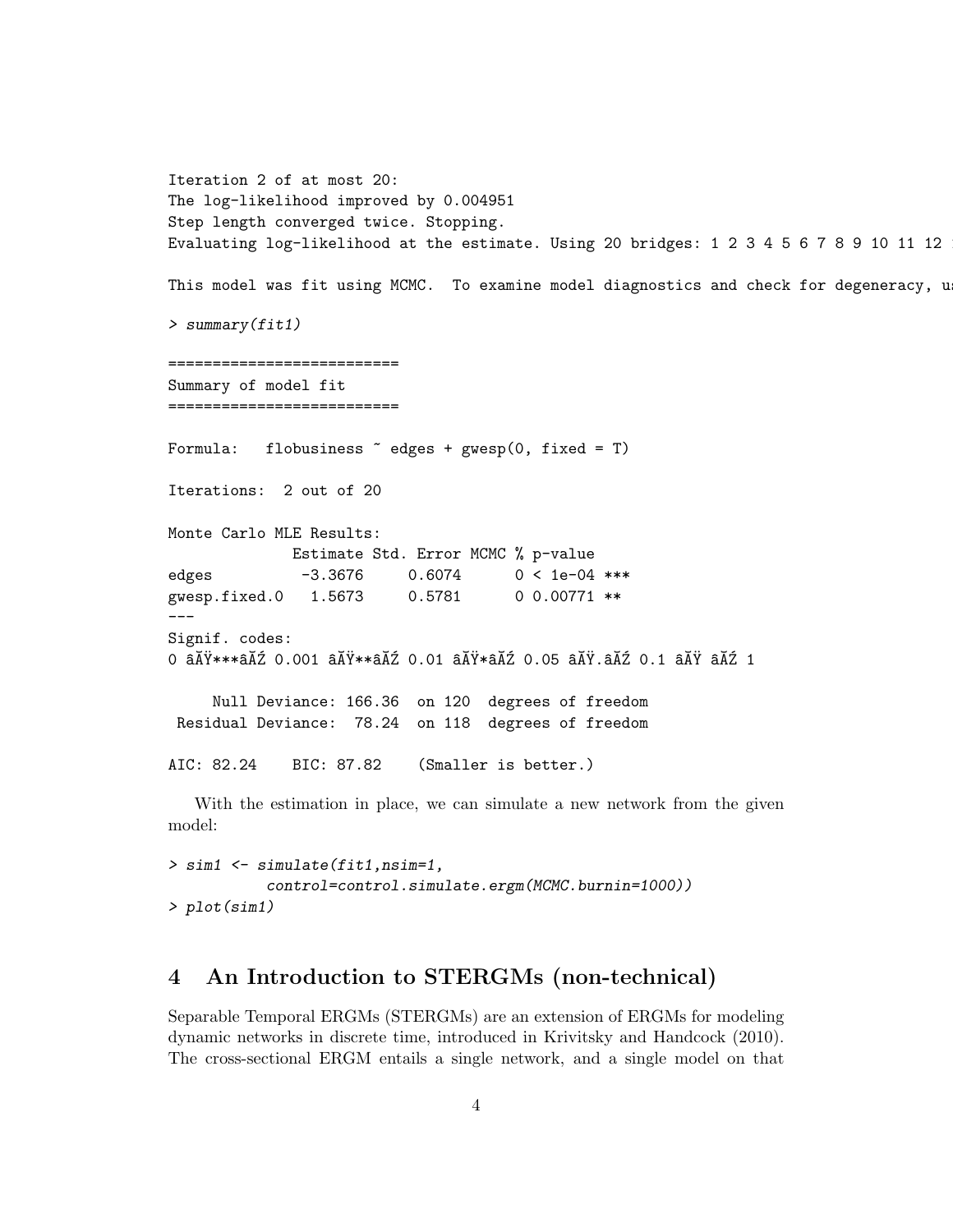

network. STERGMs, in contrast, posit two models: one ERGM underlying relational formation, and a second one underlying relational dissolution. Specifying a STERGM thus entails writing two ERGM formulas instead of one. It also requires dynamic data, of course; such data can come in many forms, and we will cover a few examples today.

This approach is not simply a methodological development, but a theoretical one as well, and one which matches common sense for many social processes. Think of romantic relations. It seems intuitive that the statistical model underlying relational formation (i.e. affecting who becomes partners with whom, out of the set of people who aren't already) is likely to be different than the model underlying relational dissolution (i.e. affecting who breaks up with whom, out of the set of people currently in relationships). Any reasonable model of the former would need to include a variety of homophily parameters (mixing on age, for example). The latter may or may not. (Conditional on being in a relationship, does your difference in age affect your probability of breaking up? Perhaps, but probably not as fundametally or as strongly as for formation).

### 5 An Introduction to STERGMs (a bit more technical)

We first review the ERGM framework for *cross-sectional* or static networks, observed at a single point in time. Let  $\mathbb{Y} \subseteq \{1, \ldots, n\}^2$  be the set of potential relations (dyads) among  $n$  nodes, ordered for directed networks and unordered for undirected. We can represent a network **y** as a set of ties, with the set of possible sets of ties,  $\mathcal{Y} \subseteq 2^{\mathbb{Y}},$ being the sample space:  $y \in \mathcal{Y}$ . Let  $y_{ij}$  be 1 if  $(i, j) \in y$  — a relation of interest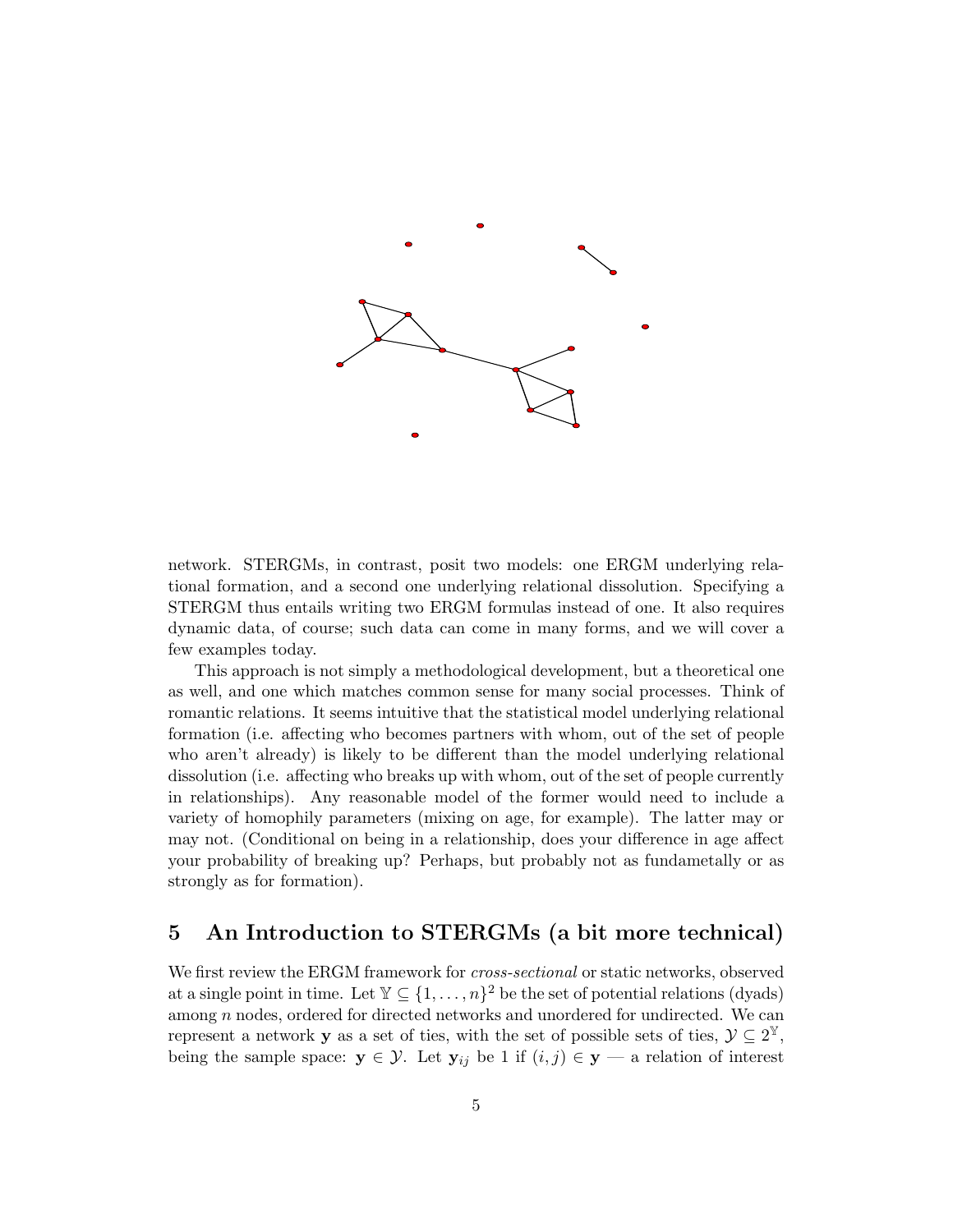exists from i to  $j$  — and 0 otherwise.

The network also has an associated covariate array X containing attributes of the nodes, the dyads, or both. An exponential-family random graph model (ERGM) represents the pmf of Y as a function of a p-vector of network statistics  $g(Y, X)$ , with parameters  $\theta \in \mathbb{R}^p$ , as follows:

$$
\Pr_{\theta} \left( \mathbf{Y} = \mathbf{y} \mid \mathbf{X} \right) = \frac{\exp \{ \theta \cdot g(\mathbf{y}, \mathbf{X}) \}}{c(\theta, \mathbf{X}, \mathcal{Y})},\tag{3}
$$

where the normalizing constant

$$
c(\theta, \mathbf{X}, \mathcal{Y}) = \sum_{\mathbf{y}' \in \mathcal{Y}} \exp \left\{ \theta \cdot g(\mathbf{y}', \mathbf{X}) \right\}
$$

is a summation over the space of possible networks on n nodes,  $\mathcal{Y}$ . Where  $\mathcal{Y}$  and **X** are held constant, as in a typical cross-sectional model, they may be suppressed in the notation. Here, on the other hand, the dependence on  $\mathcal Y$  and  $\mathbf X$  is made explicit.

In modeling the transition from a network  $Y<sup>t</sup>$  at time t to a network  $Y<sup>t+1</sup>$  at time  $t + 1$ , the separable temporal ERGM assumes that the formation and dissolution of ties occur independently from each other within each time step, with each half of the process modeled as an ERGM. For two networks (sets of ties)  $y, y' \in \mathcal{Y}$ , let  $y \supseteq y'$ if any tie present in **y'** is also present in **y**. Define  $\mathcal{Y}^+(\mathbf{y}) = {\mathbf{y}' \in \mathcal{Y} : \mathbf{y}' \supseteq \mathbf{y}}$ , the networks that can be constructed by forming ties in y; and  $\mathcal{Y}^{-}(y) = \{y' \in \mathcal{Y} : y' \subseteq$ y}, the networks that can be constructed dissolving ties in y.

Given  $y^t$ , a *formation network*  $Y^+$  is generated from an ERGM controlled by a p-vector of formation parameters  $\theta^+$  and formation statistics  $g^+(\mathbf{y}^+, \mathbf{X})$ , conditional on only adding ties:

$$
\Pr\left(\mathbf{Y}^+ = \mathbf{y}^+ \mid \mathbf{Y}^t; \theta^+\right) = \frac{\exp\left\{\theta^+ \cdot g^+(\mathbf{y}^+, \mathbf{X})\right\}}{c\left(\theta^+, \mathbf{X}, \mathcal{Y}^+(\mathbf{Y}^t)\right)}, \quad \mathbf{y}^+ \in \mathcal{Y}^+(\mathbf{y}^t). \tag{4}
$$

A dissolution network  $Y^-$  is simultaneously generated from an ERGM controlled by a (possibly different) q-vector of dissolution parameters  $\theta^-$  and corresponding statistics  $g^-(\mathbf{y}^-,\mathbf{X})$ , conditional on only dissolving ties from  $\mathbf{y}^t$ :

$$
\Pr\left(\mathbf{Y}^{-}=\mathbf{y}^{-} \mid \mathbf{Y}^{t}; \theta^{-}\right)=\frac{\exp\left\{\theta^{-} \cdot g^{-}(\mathbf{y}^{-}, \mathbf{X})\right\}}{c\left(\theta^{-}, \mathbf{X}, \mathcal{Y}^{-}(\mathbf{Y}^{t})\right)}, \quad \mathbf{y}^{-} \in \mathcal{Y}^{-}(\mathbf{y}^{t}).
$$
 (5)

The cross-sectional network at time  $t+1$  is then constructed by applying the changes in  $\mathbf{Y}^+$  and  $\mathbf{Y}^-$  to  $\mathbf{y}^t$ :

$$
Y^{t+1} = Y^t \cup (Y^+ - Y^t) - (Y^t - Y^-).
$$

which simplifies to either:

$$
\mathbf{Y}^{t+1} = \mathbf{Y}^+ - (\mathbf{Y}^t - \mathbf{Y}^-)
$$

$$
\mathbf{Y}^{t+1} = \mathbf{Y}^- \cup (\mathbf{Y}^+ - \mathbf{Y}^t)
$$

Visually, we can sum this up as: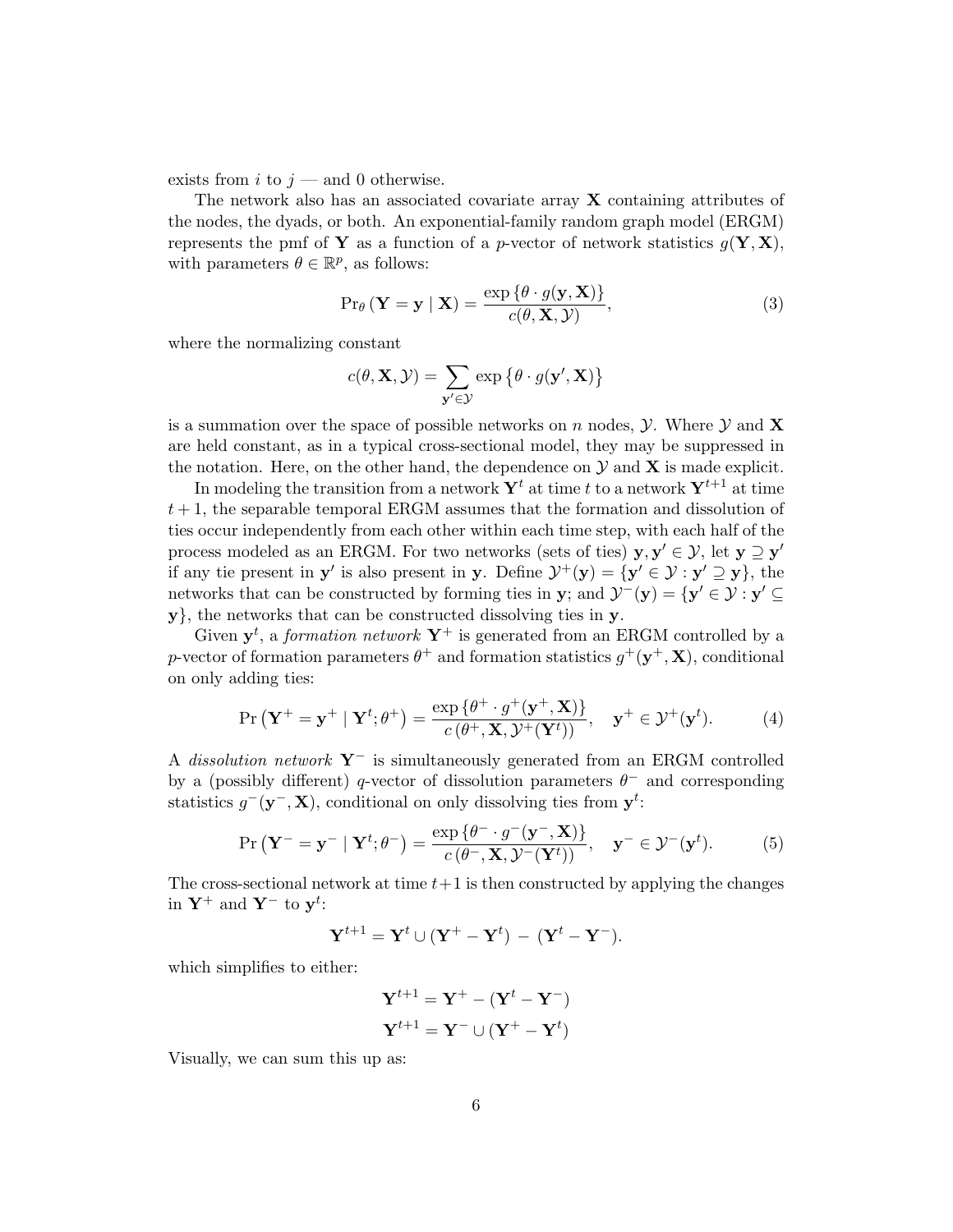

### 6 Notes on model specification and syntax

Within *statnet*, an ERGM involves one network and one set of network statistics, so these are specified together using R's formula notation:

```
my.network ∼ my.vector.of.g.statistics
```
For a call to stergm, there is still one network, but two formulas. These are now passed as three separate arguments: the network (argument nw), the formation formula (argument formation), and the dissolution formula (argument dissolution). The latter two both take the form of a one-sided formula. E.g.:

```
stergm(my.network,
    formation= "edges+kstar(2),
    dissolution= ~edges+triangle
)
```
There are other features of a call to either ergm or stergm that will be important for us here. We list the features here; each will be illustrated in one or more examples during the workshop.

1. To fix the coefficient for a particular network statistic, one uses offset notation. For instance, to fix a dissolution model with only an edges term with parameter value 4.2, the dissolution formula woud be:

dissolution= ∼offset(edges)

and the corresponding argument for passing the parameter value would be:

offset.coef.diss = 4.2

2. In parallel with ergm, any information used to specify the nature of the fitting algorithm is passed by specifying a vector called control.stergm to the control argument. For example: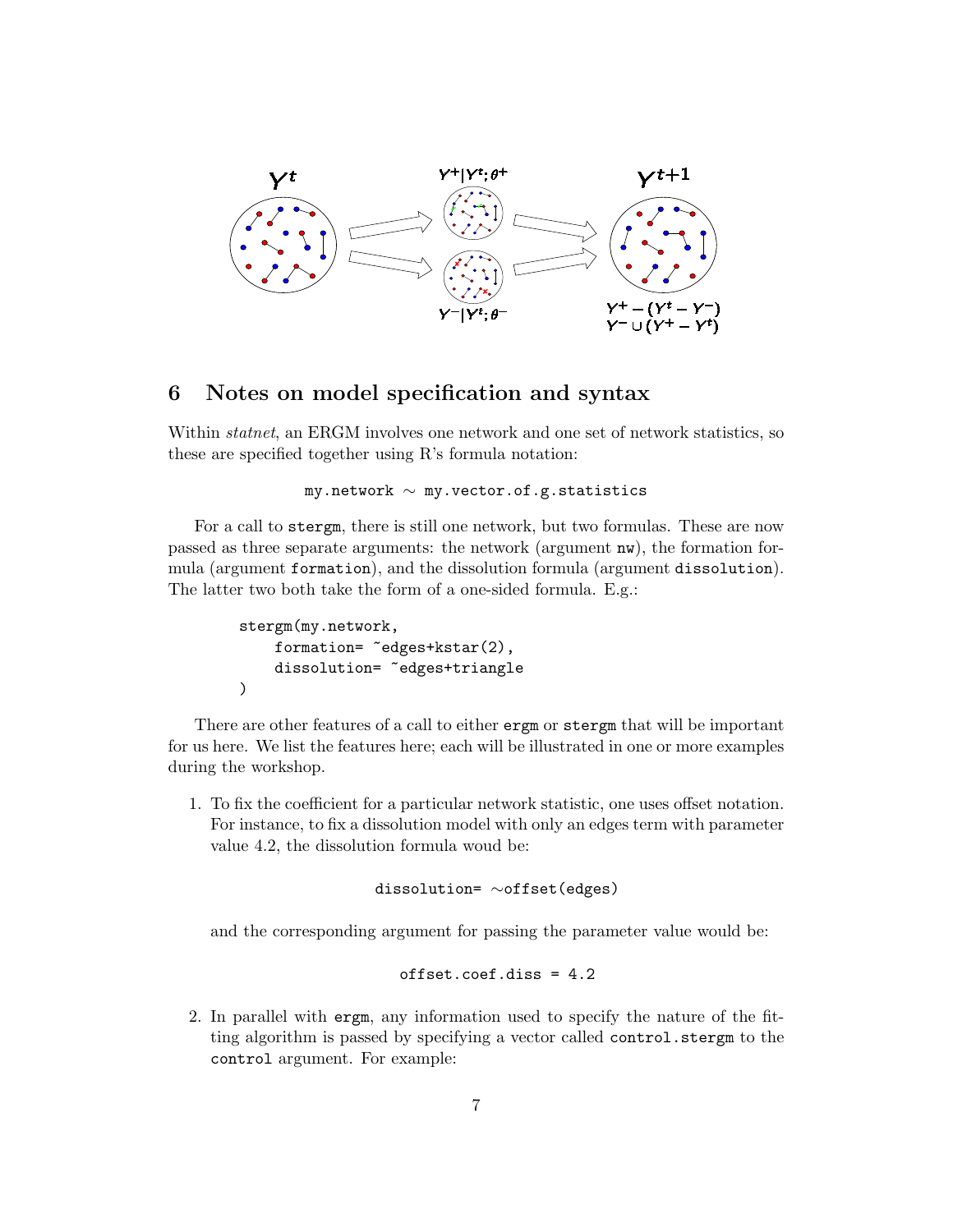#### control=control.stergm(MCMC.burnin=10000)

For a list of options, type ?control.stergm

- 3. Another argument that the user must supply is estimate, which controls the estimation method. Unlike with cross-sectional ERGMs, there is not necessarily an obvious default here, as different scenarios are best fit with different approaches. The most important for the new user to recognize are EGMME (equilibrium generalized method of moments estimation) and CMLE (conditional maximum likelihood estimation). A good rule of thumb is that when fitting to two networks, one should use estimate="CMLE" while when fitting to a single cross-section with some duration information, use estimate="EGMME".
- 4. For cross-sectional ERGMs, the model is by default fit using the sufficient statistics present in the cross-sectional network. For STERGMs, the presence of multiple models makes the default less clear. Thus, the user is required to supply this information via the targets argument. This can take a one-sided formula listing the terms to be fit; or, if the formula is identical to either the formation or dissolution model, the user can simply pass the string "formation" or "dissolution", respectively. If one is specifying targets="formation", dissolution should be an offset, and vice versa. If the values to be targeted for those terms are anything other than the sufficient statistics present in the cross-sectional network, then those values can be passed with the argument target.stats.

### 7 STERGM estimation and simulation, Example 1

Let us imagine that we have observed two things: a cross-sectional network, and a mean relational duration. Let us say the cross-sectional network is flobusiness, and the mean relational duration we have witnessed is 10 time steps. Furthermore, we are willing to (for reasons of theory or convenience) assume a purely homogeneous dissolution process (that is, every existing relationship has the same probability of dissolving as all others, and at all times). For a cross-sectional ERGM, a purely homogeneous model is one with just a single term in it for an edge count. The same is true for either of the two formulas in a STERGM.

The steps we will go through are:

1. Specify formation and dissolution models (formation and dissolution).

We will begin by assuming a formation model identical to the model we fit in the cross-sectional case:

$$
\texttt{formation = } \sim \text{edges+gwesp}(0, \texttt{fixed=T})
$$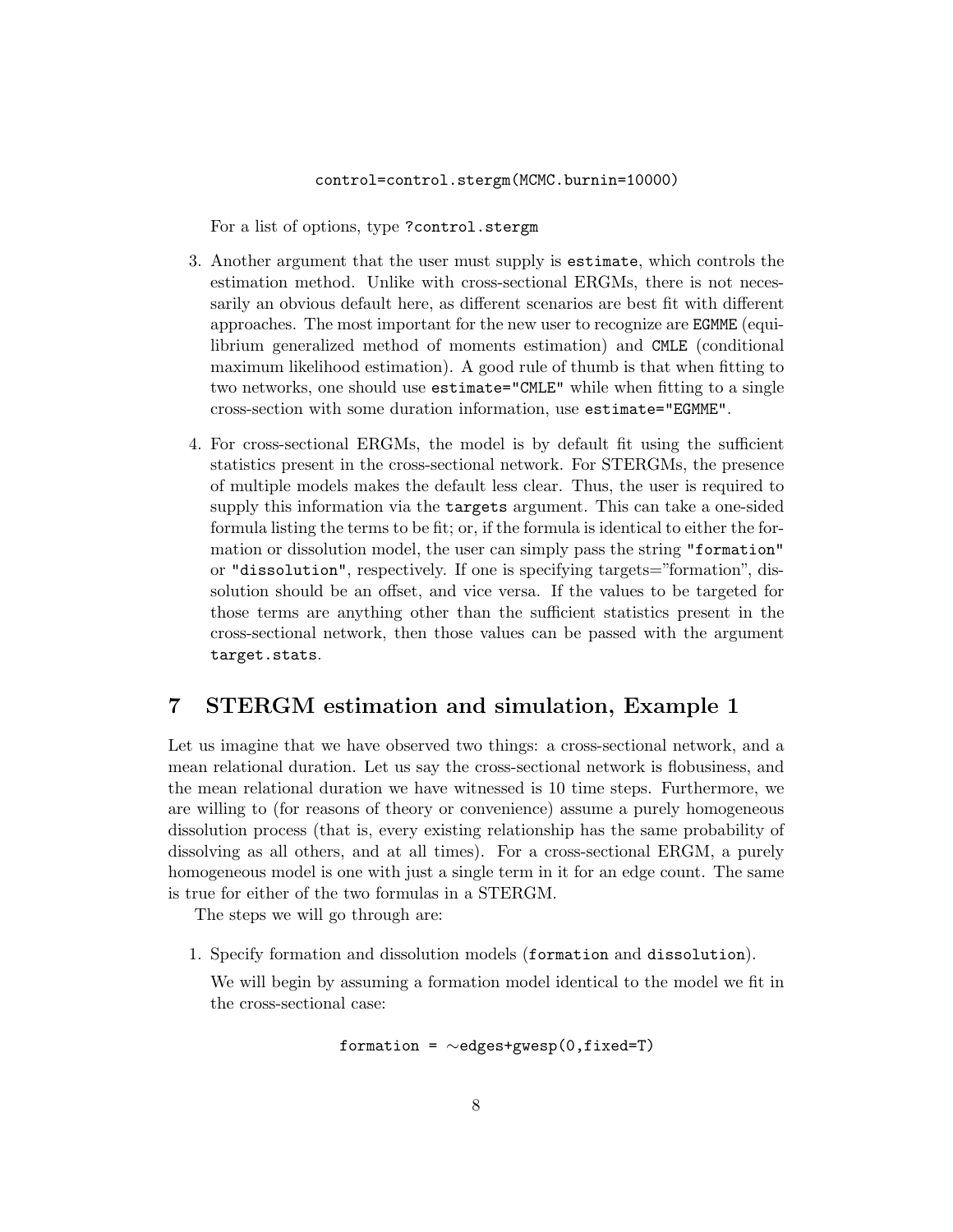Analogously to cross-sectional ERGMs, our assumption of completely homogeneous dissolution corresponds to a model with only an edgecount term in it. In STERGM notation this is:

### dissolution = ∼edges

which correspond to the probability statement:

$$
\ln \frac{P(Y_{ij,t+1} = 1 | Y_{ij,t} = 1)}{P(Y_{ij,t+1} = 0 | Y_{ij,t} = 1)} = \theta * \delta(y)
$$
\n(6)

where the one term in the  $\delta(y)$  vector is the edge count of the network.

2. Calculate theta.diss.

Our dissolution model is applied to the set of ties that exist at any given time point, as reflected in the conditional present in both the numerator and denominator of Equation (8). The numerator thus represents the case where a tie persists to the next step, and the denomiator represents the case where it dissolves. Furthermore,  $\delta(y_{ij}) = 1$  for all i, j for the case of the edge count statistic. We define the probability of persistance from one time step to the next for actor pair i, j as  $p_{ij}$ , and the probability of dissolution as  $q_{ij} = 1-p_{ij}$ . Our dissolution model is Bernoulli; that is, all edges have the same probability of dissolution, and thus of persistence, so we further define  $p_{ij} = p \forall i, j$  and  $q_{ij} = q \forall i, j$ . Then:

$$
\ln\left(\frac{p_{ij}}{1-p_{ij}}\right) = \theta * \delta(y_{ij})
$$

$$
\ln\left(\frac{p}{1-p}\right) = \theta
$$

$$
\ln\left(\frac{1-q}{q}\right) = \theta
$$

$$
\ln\left(\frac{1}{q} - 1\right) = \theta
$$

And because this is a discrete memoryless process, durations are geometric; symbolizing mean relational duration as d, we have  $d = \frac{1}{a}$  $\frac{1}{q}$ , and thus:

$$
\theta = \ln\left(d - 1\right) \tag{7}
$$

So, for our dissolution model, theta.diss =  $\ln(10 - 1) = \ln 9 = 2.197$ :

> theta.diss <- log(9)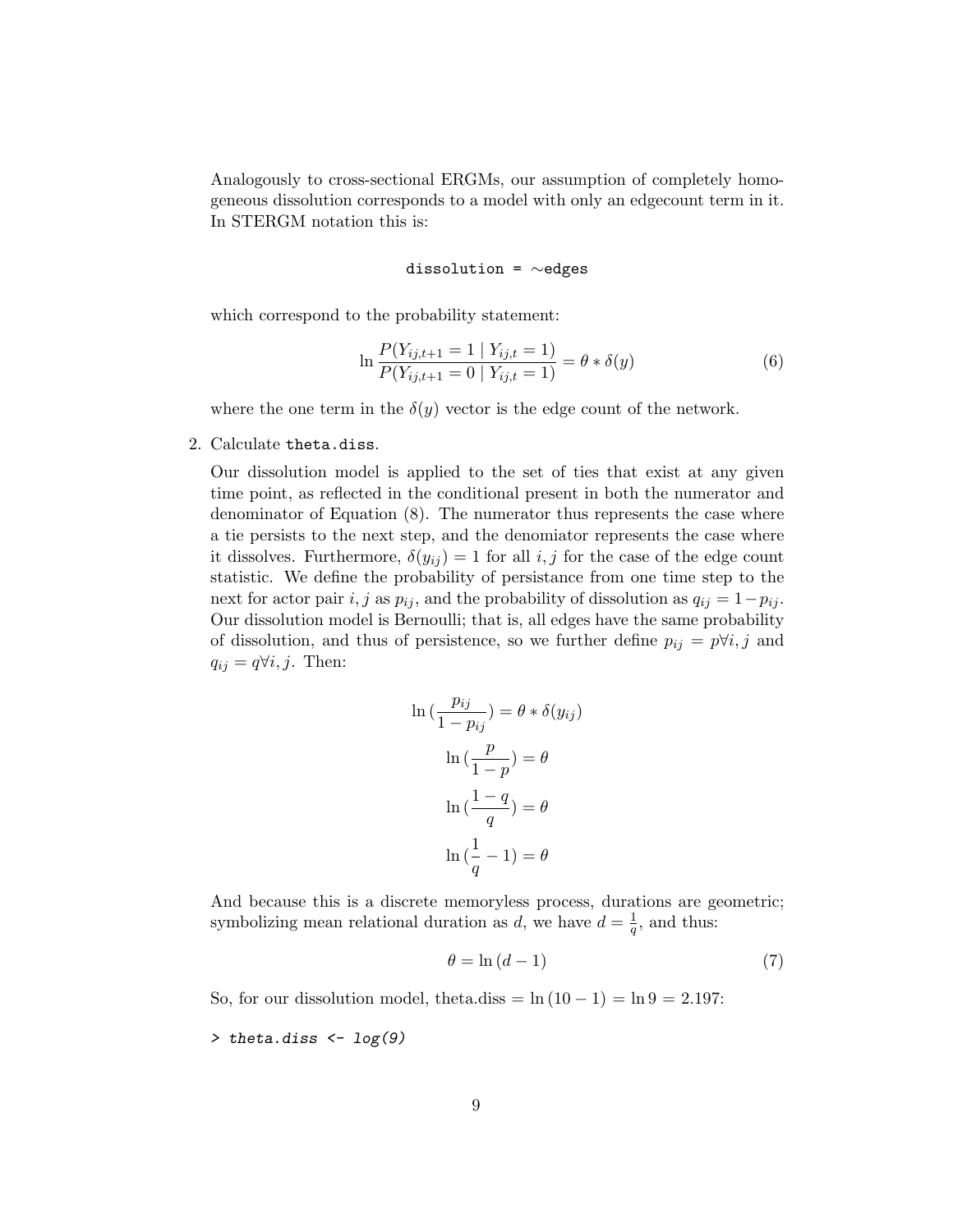In short, because our dissolution model is dyadic independent, we can calculate it using a (rather simple) closed form solution.

3. Estimate the formation model, conditional on the dissolution model. We put it all together for our first call to stergm, adding in one additional control argument that helps immensely with monitoring model convergence (and is just plain cool): plotting the progress of the coefficient estimates and the simulated sufficient statistics in real time.

```
> stergm.fit.1 <- stergm(flobusiness,
         formation = \text{°edges+guesp}(0, fixed=T),
         dissolution = "offset(edges),targets="formation",
         offset.coef.diss = theta.diss,
         estimate = "EGMME")
```

```
Iteration 1 of at most 20:
\Rightarrow Lots of output snipped. \Leftarrow== Phase 3: Simulate from the fit and estimate standard errors.==
```
First, we should double-check to make sure the fitting went well:

```
> mcmc.diagnostics(stergm.fit.1)
```

```
==========================
EGMME diagnostics
==========================
```
 $\Rightarrow$  Lots of output snipped.  $\Leftarrow$ 

> stergm.fit.1

Since those look good, we can next query the object in a variety of ways to see what we have:

```
Formation Coefficients:
       edges gwesp.fixed.0
      -6.577 2.405
Dissolution Coefficients:
edges
2.197
```
> names(stergm.fit.1)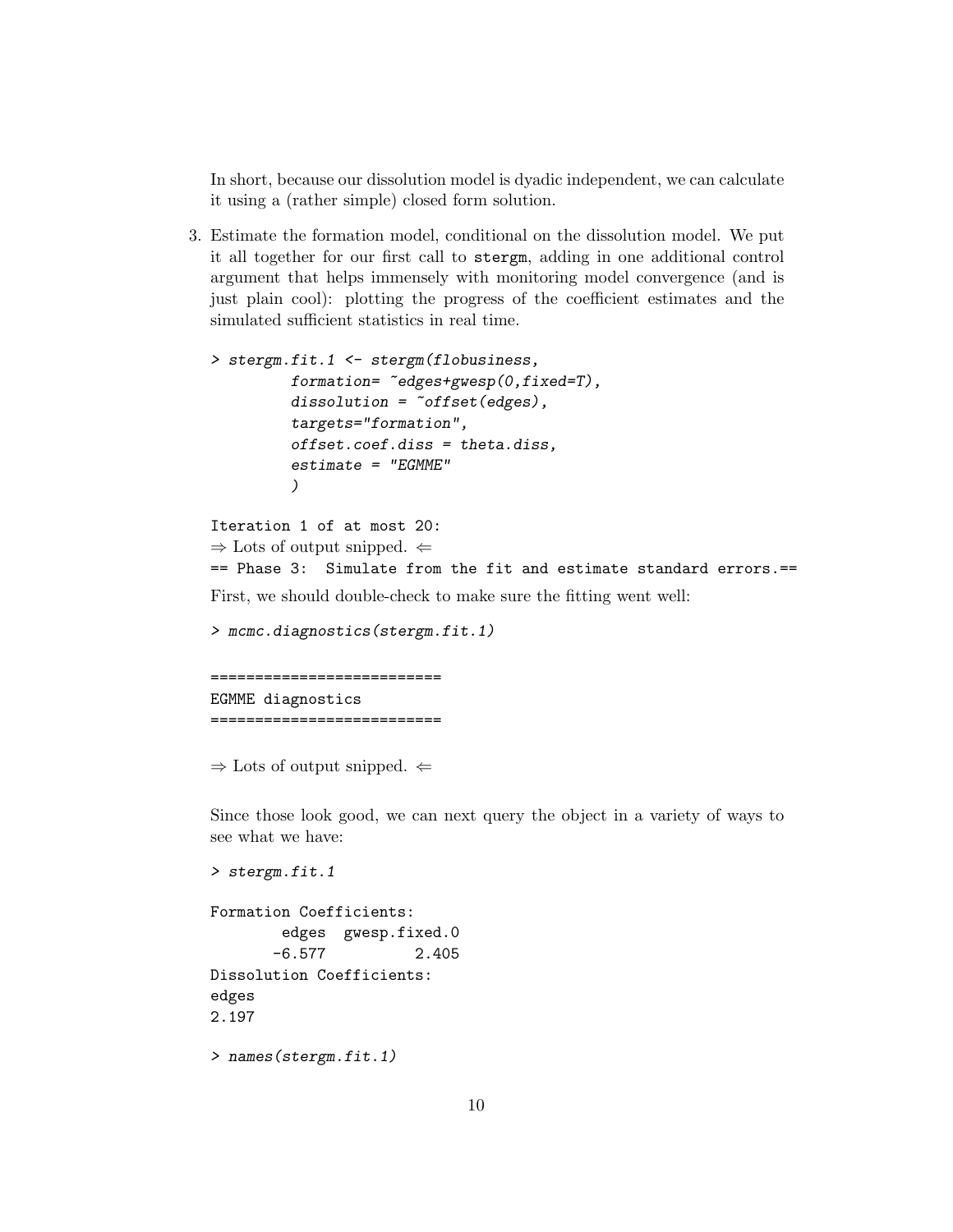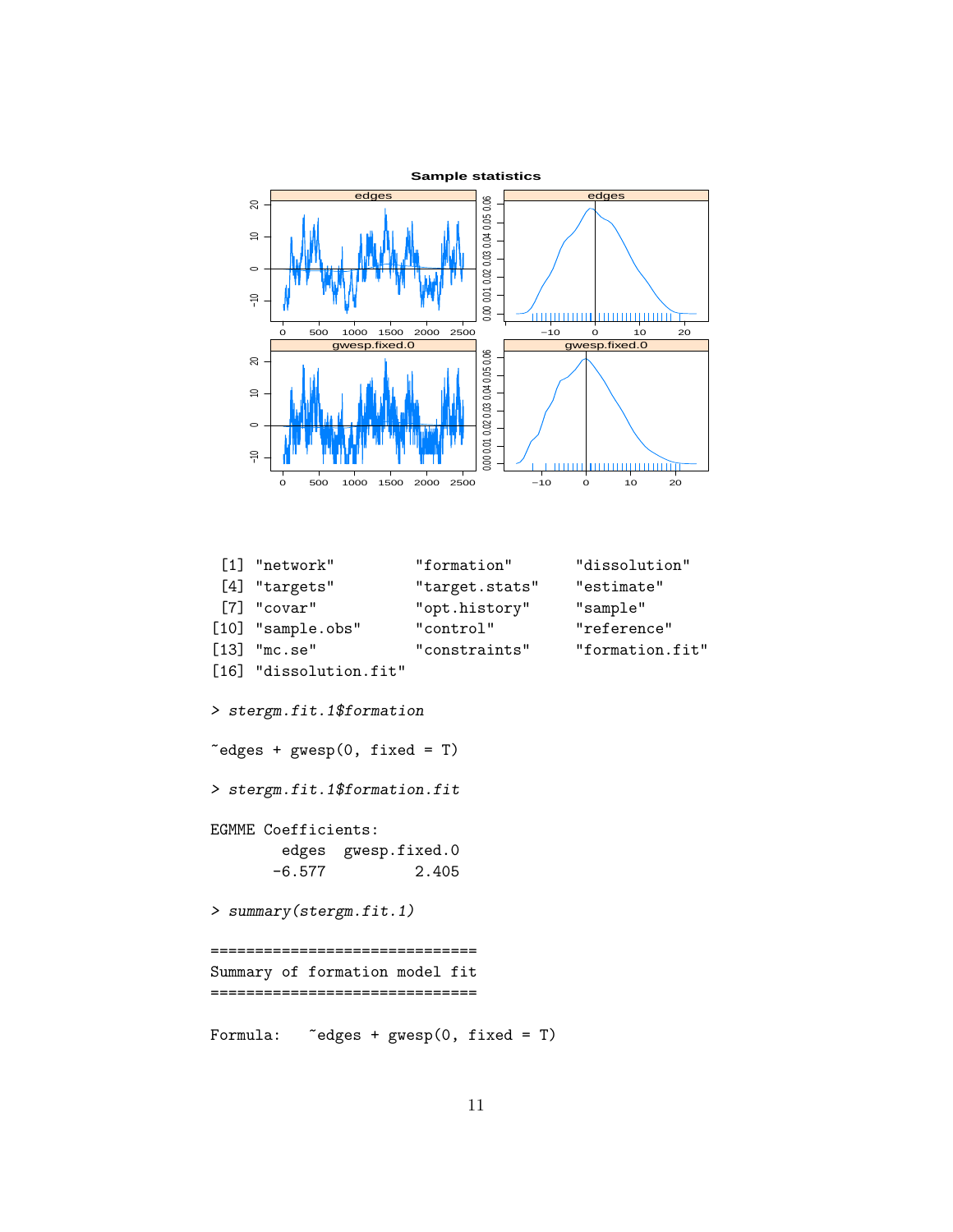```
Iterations: NA
Equilibrium Generalized Method of Moments Results:
               Estimate Std. Error MCMC % p-value
edges   -6.577   1.047   0 <1e-04 ***
gwesp.fixed.0 2.405 1.298 0 0.0664 .
---
Signif. codes:
0 âĂŸ***âĂŹ 0.001 âĂŸ**âĂŹ 0.01 âĂŸ*âĂŹ 0.05 âĂŸ.âĂŹ 0.1 âĂŸ âĂŹ 1
   ================================
Summary of dissolution model fit
================================
Formula: "offset(edges)
Iterations: NA
Equilibrium Generalized Method of Moments Results:
      Estimate Std. Error MCMC % p-value
edges 2.197 0.000 0 <1e-04 ***
---
Signif. codes:
0 a\overline{A}Ÿ***a\overline{A}Z 0.001 a\overline{A}Ÿ**a\overline{A}Z 0.01 a\overline{A}Y^*a\overline{A}Z 0.05 a\overline{A}Y.a\overline{A}Z 0.1 a\overline{A}Y a\overline{A}Z 1
```
### The following terms are fixed by offset and are not estimated: edges

We have now obtained estimates for the coefficients of a formation model that, conditional on the stated dissolution model, yields simulated targets that matched those observed. Something very useful we have also gained in the process is the ability to simulate networks with the desired cross-sectional structure and mean relational duration. This ability serves us well for any application areas that requires us to simulate phenomena on dynamic networks, whether they entail the diffusion of information or disease, or some other process.

```
> stergm.sim.1 <- simulate.stergm(stergm.fit.1, nsim=1,
     time.slices = 1000)
```
Understanding this object requires us to learn about an additional piece of *statnet* functionality: the *networkDynamic* package.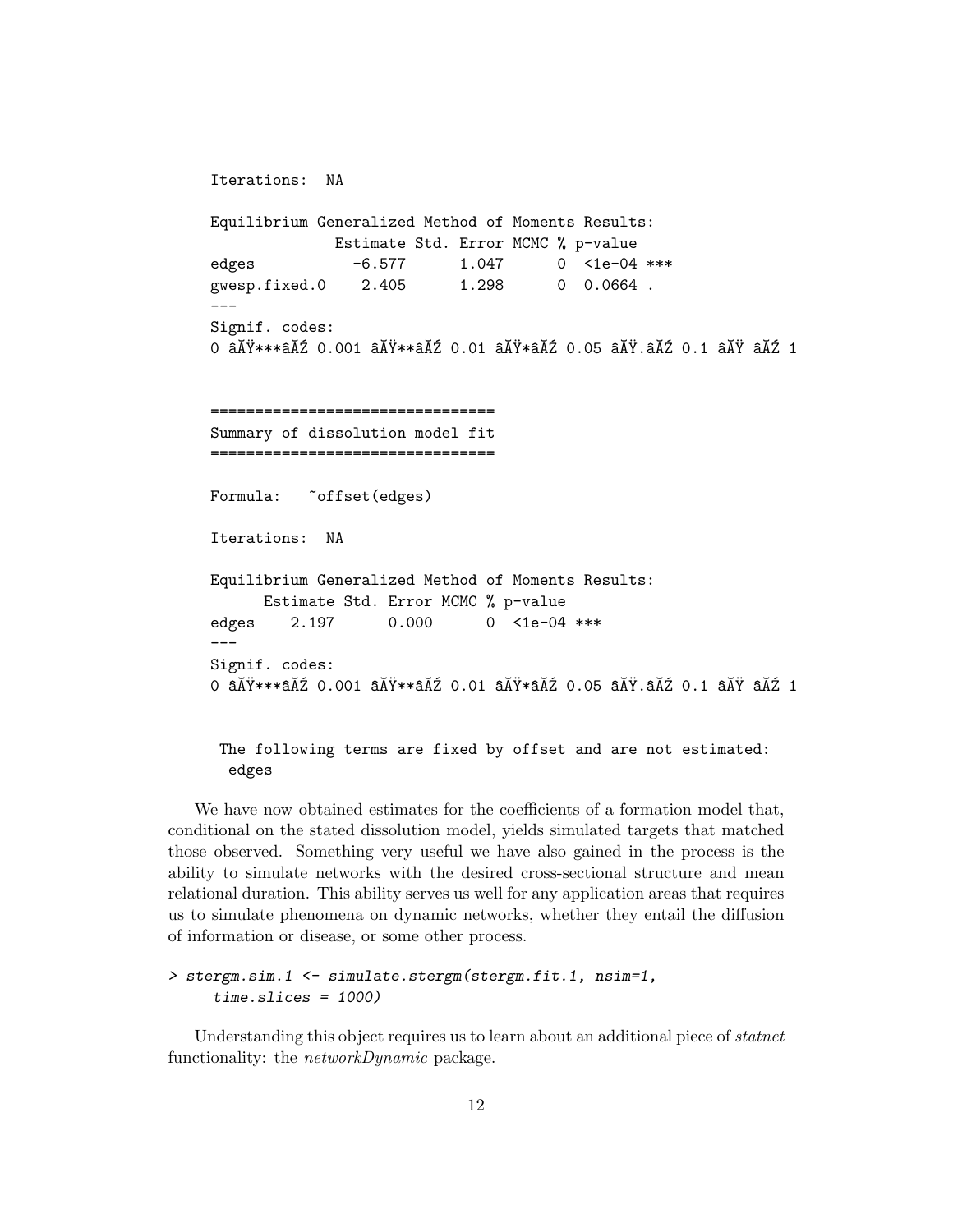### 8 networkDynamic

In statnet, cross-sectional networks are stored using objects of class network. Tools to create, edit, and query network objects are in the package *network*. Dynamic networks are now stored as objects with two classes (*network* and *networkDynamic*). They can thus be edited or queried using standard functions from the network package, or using additional functions tailored specifically to the case of dynamic networks in the package *networkDynamic*.

To illustrate, let us begin with the network that we just created:

```
> stergm.sim.1
```
networkDynamic with 985 distinct change times:  $\Rightarrow$  Lots of output snipped.  $\Leftarrow$ 

```
Network attributes:
 vertices = 16
 directed = FALSE
 hyper = FALSE
 loops = FALSE
 multiple = FALSE
 bipartite = FALSE
 total edges= 120
   missing edges= 0
   non-missing edges= 120
Vertex attribute names:
```
priorates totalties vertex.names wealth

We can deduce from the number of edges that this likely represents the cumulative network—that is, the union of all edges that exist at any point in time over the course of the simulation. What does the network look like at different time points? The function network.extract allows us to pull out the network at an instantanoues time point (with the argument at), or over any given spell (with the arguments onset and terminus).

#### > network.extract(stergm.sim.1,at=429)

For any one of these time points, we can look at the network structure:

```
> plot(network.extract(stergm.sim.1,at=882))
```
How well do the cross-sectional networks within our simulated dynamic network fit the probability distribution implied by our model? We can check by considering the summary statistics for our observed network, and those for our cross-sectional networks.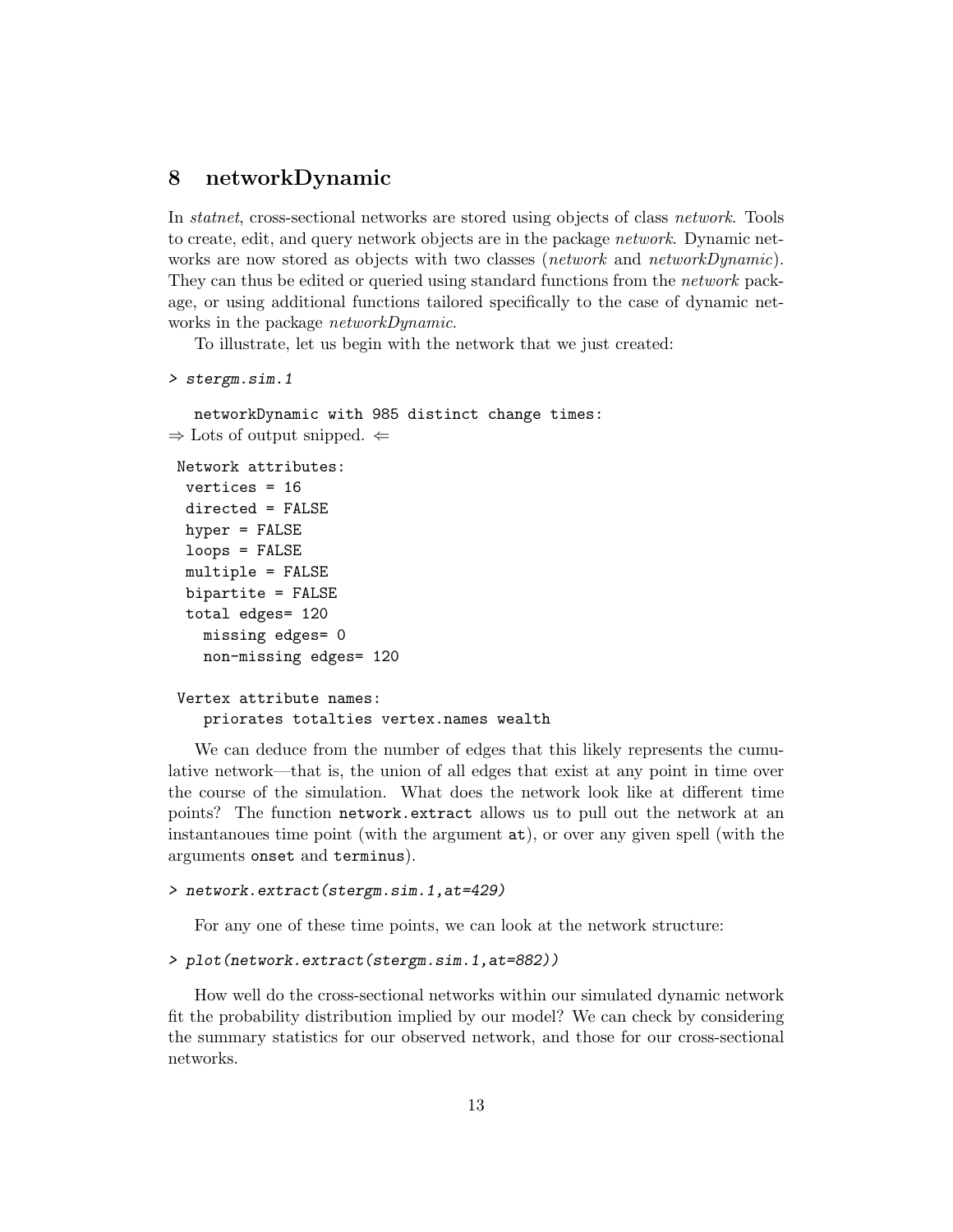

> summary(flobusiness~edges+gwesp(0,fixed=T))

edges gwesp.fixed.0 15 12

```
> colMeans(attributes(stergm.sim.1)$stats)
```
edges gwesp.fixed.0 16.533 13.596

And we can also easily look at a time series and histogram for each statistic:

### > plot(attributes(stergm.sim.1)\$stats)

We should also check to make sure that our mean duration is what we expect (10 time steps). This requires knowing an additional function: as.data.frame, which, when applied to an object of class networkDynamic, generates a timed edgelist. Although right-censoring is present for some edges in our simulation, with a mean duration of 10 time steps and a simulation 1000 time steps long, its effect on our observed mean duration should be trivial.

```
> stergm.sim.1.dm <- as.data.frame(stergm.sim.1)
> names(stergm.sim.1.dm)
[1] "onset" "terminus"
[3] "tail" "head"
[5] "onset.censored" "terminus.censored"
[7] "duration" "edge.id"
```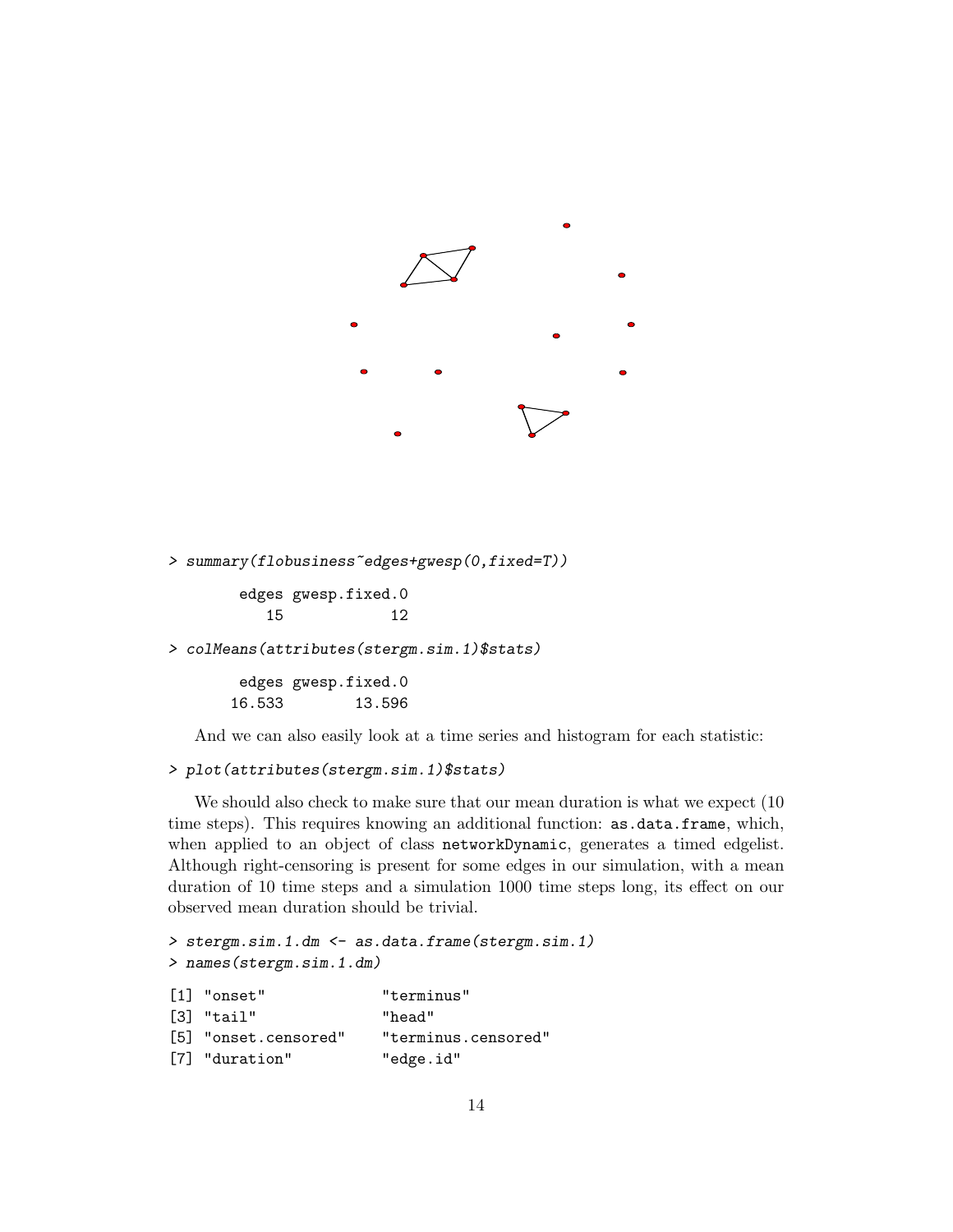

> mean(stergm.sim.1.dm\$duration)

#### [1] 10.6009

The information on when an edge is active and when it is inactive is stored within our network object as the edge attribute active. Vertices, too, are capable of becoming active and inactive within networkDynamic, and this information is stored as a vertex attribute. Most of the time, users should access this information indirectly, through functions like network.extract or as.data.frame. Additional functions to query or set activity include is.active, activate.vertex, deactivate.vertex, activate.edge, and deactivate.edge, all documented in help(package="networkDynamic").

For those who want to look under the hood, they can see the activity spells directly. For a single edge, say, edge number 25, use:

> get.edge.value(stergm.sim.1, "active", unlist=FALSE)[[25]]

|         | [,1] | $[\, , 2]$ |
|---------|------|------------|
| [1,]    | 11   | 15         |
| [2,]    | 105  | 109        |
| [3,]    | 111  | 117        |
| $[4,$ ] | 384  | 389        |
| [5,]    | 400  | 413        |
| $[6,$ ] | 425  | 431        |
| $[7,$ ] | 439  | 452        |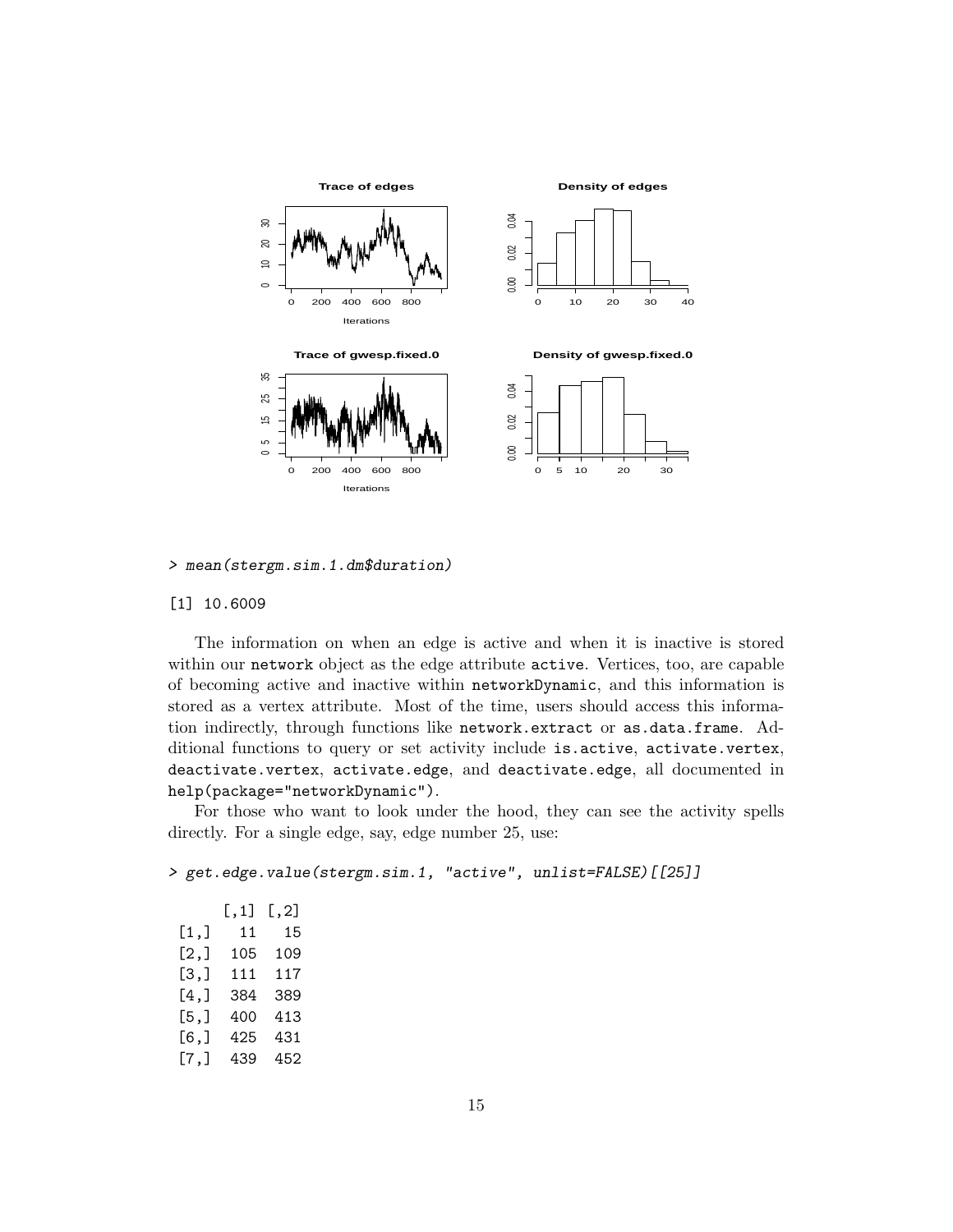| [8.]  | 454 | 471 |
|-------|-----|-----|
| [9.]  | 484 | 513 |
| [10,] | 521 | 529 |
| [11,] | 687 | 711 |
| [12,] | 723 | 737 |
| [13,] | 753 | 755 |
| [14,] | 759 | 767 |
| [15,] | 777 | 778 |

Note that networkDynamic stores spells in the form [onset,terminus), meaning that the spell is inclusive of the onset and exclusive of the terminus. So a spell of 3,7 means the edge begins at time point 3 and ends just before time point 7. network-Dynamic can handle continuous-time spell information. However, since STERGMs are discrete-time with integer steps, what this means for STERGM is that the edge is inactive up through time step 2; active at time steps 3, 4, 5, and 6; and inactive again at time step 7 and on. Its duration is thus 4 time steps.

### 9 Independence within and across time steps

STERGMs assume that the formation and dissolution processes are indepedent of each other within the the same time step.

This does not necessarily mean that they will be independent across time. In fact, for any dyadic dependent model, they will not. To see this point, think of a romantic relationship example with:

```
formation = <math>deges + degree(2:10)</math>dissolution = <math>^{\sim}</math> edges
```
with increasingly negative parameters on the degree terms. What this means is that there is some underlying tendency for relational formation to occur, which is considerably reduced with each pre-existing tie that the two actors involved are already in. In other words, there is a strong prohibition against being in multiple simultaneous romantic relationships. However, dissolution is fully independent all existing relationships have the same underlying dissolution probability at every time step. (The latter assumption is probably unrealistic; in practice, if someone just acquired a second partner, their first is likely to be at increased risk of dissoving their relation. We ignore this now for simplicity).

Imagine that Chris and Pat are in a relationship at time t. During the time period between t and t+1, whether they break up does not depend on when either of them acquires a new partner, and vice versa. Let us assume that they do \*not\* break up during this time. Now, during the time period between t+1 and t+2, whether or not they break up is dependent on the state of the network at time  $t+1$ ,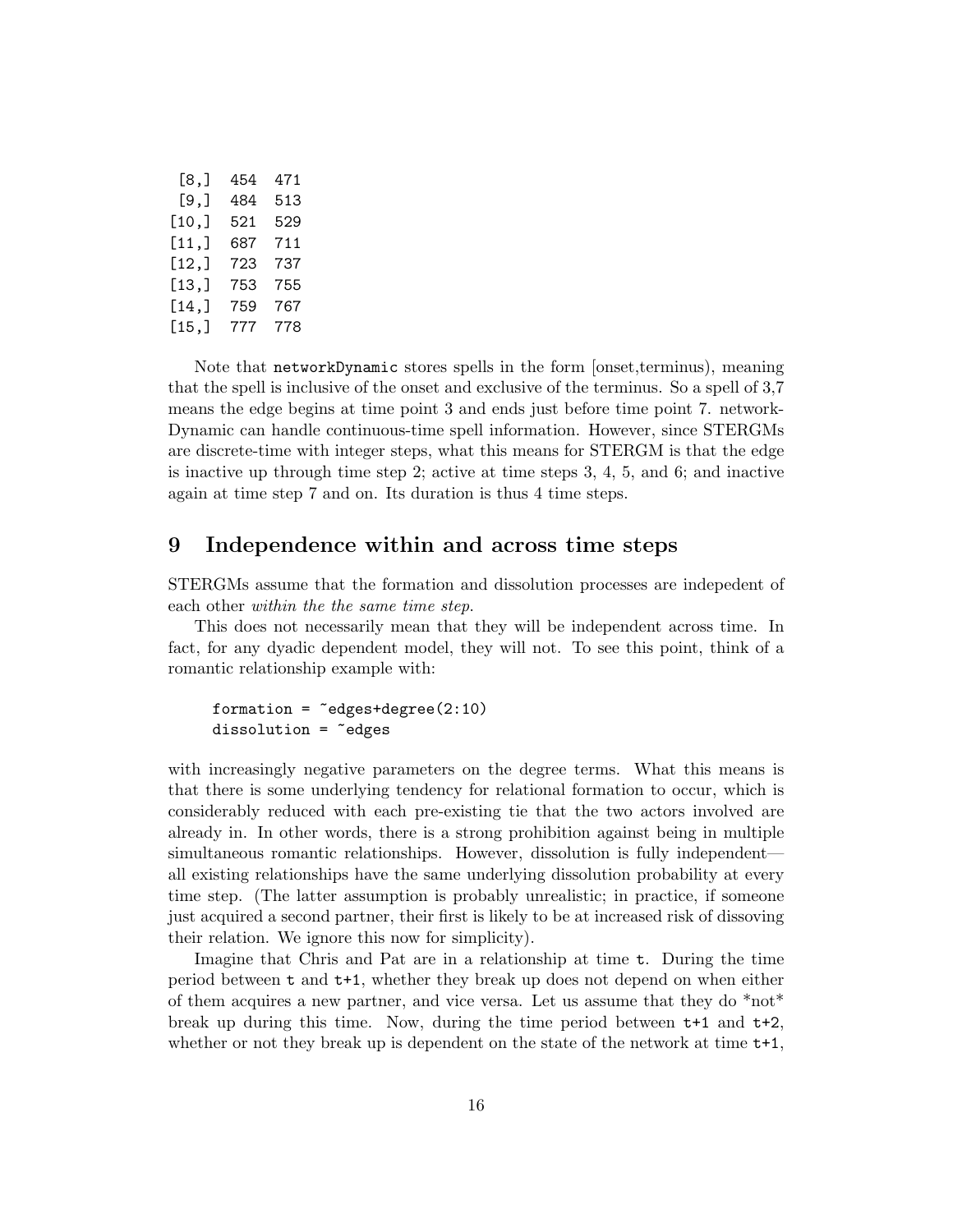and that depends on whether either of them they acquired new partners between t and t+1.

The simple implication of this is that in this framework, formation and dissolution can be dependent, but that dependence occurs in subsequent time steps, not simultaneously.

Note that a time step here is abritrary, and left to the user to define. One reason to select a smaller time interval is that it makes this assumption more justifiable. With a time step of 1 month, then if I start a new relationship today, the earliest I can break up with my first partner as a direct result of that new partnership is in one month. If my time step is a day, then it is in 1 day; the latter is likely much more reasonable. The tradeoff is that a shorter time interval means longer computation time for both model estimation and simulation, as will be seen below. You will see throughout this talk that there are multiple positives and negatives to having a short time step and having a long time step. We will discuss them as they go, and review them collectively at the end.

At the limit, this can in practice approximate a continuous-time model—the only issue is computational limitations.

### 10 Example 2: Long durations

For the type of model we saw in Example 1 (with a known dissolution model that contains a subset of terms from the formation model), it can be shown that a good set of starting values for the estimation of the formation model are as follows: (1) fit the terms in the formation model as a static ERGM on the cross-sectional network; and (2) subtract the values of the dissolution parameters from the corresponding values in the cross-sectional model. The result is a vector of parameter values that form a reasonable place to start the MCMC chain for the estimation of the formation model. This is in fact exactly what the stergm estimation code does by default for this type of model.

When mean relational duration is very long, this approximation is so good that it may not be necessary to run a STERGM estimation at all. Especially if your purpose is mainly for simulation, the approximation may be all you need. This is a very useful finding, since models with long mean duration are precisely the ones that are the slowest and most difficult to fit using EGMME. That's because, with long durations, very few ties will change between one time step and another, giving the fitting algorithm very little information on which to perform the estimation.

Of course, in order to be able to take advantage of this method, it is necessary for the terms in your dissolution model to be a subset of the terms in your formation model.

To illustrate, let us reconsider Example 1, with a mean relational duration of 100 time steps.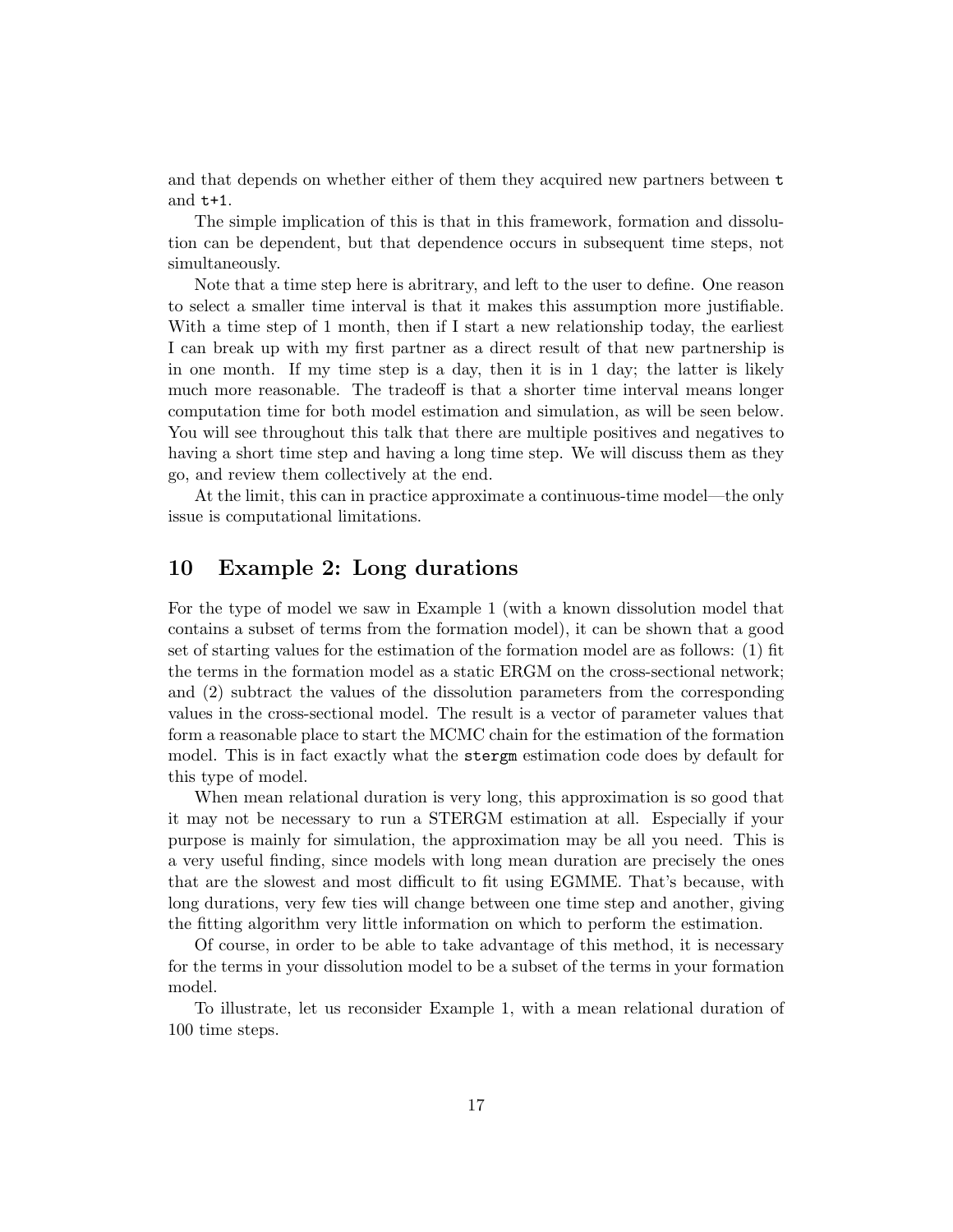> theta.diss.100  $\leftarrow$  log(99)

First, we treat the formation process as if it were a stand-alone cross-sectional model, and estimate it using a standard cross-sectional ERGM. We did, in fact, fit this cross-sectional model earlier:

```
> summary(fit1)
             ==========================
Summary of model fit
==========================
Formula: flobusiness \tilde{\phantom{a}} edges + gwesp(0, fixed = T)
Iterations: 2 out of 20
Monte Carlo MLE Results:
             Estimate Std. Error MCMC % p-value
edges -3.3676 0.6074 0 < 1e-04 ***
gwesp.fixed.0 1.5673 0.5781 0 0.00771 **
---
Signif. codes:
0 âĂŸ***âĂŹ 0.001 âĂŸ**âĂŹ 0.01 âĂŸ*âĂŹ 0.05 âĂŸ.âĂŹ 0.1 âĂŸ âĂŹ 1
    Null Deviance: 166.36 on 120 degrees of freedom
Residual Deviance: 78.24 on 118 degrees of freedom
AIC: 82.24 BIC: 87.82 (Smaller is better.)
> theta.form <- fit1$coef
> theta.form
       edges gwesp.fixed.0
    -3.367576 1.567339
```
Then, we subtract the values of the dissolution  $\theta$  from each of the corresponding values in the formation model. In this example, the dissolution model contains only an edges term, so this coefficient should be subtracted from the starting value for the edges term in the formation model.

```
> theta.form[1] <- theta.form[1] - theta.diss.100
```
How well does this approximation do in capturing our desired dynamic network properties? First, we can simulate from it: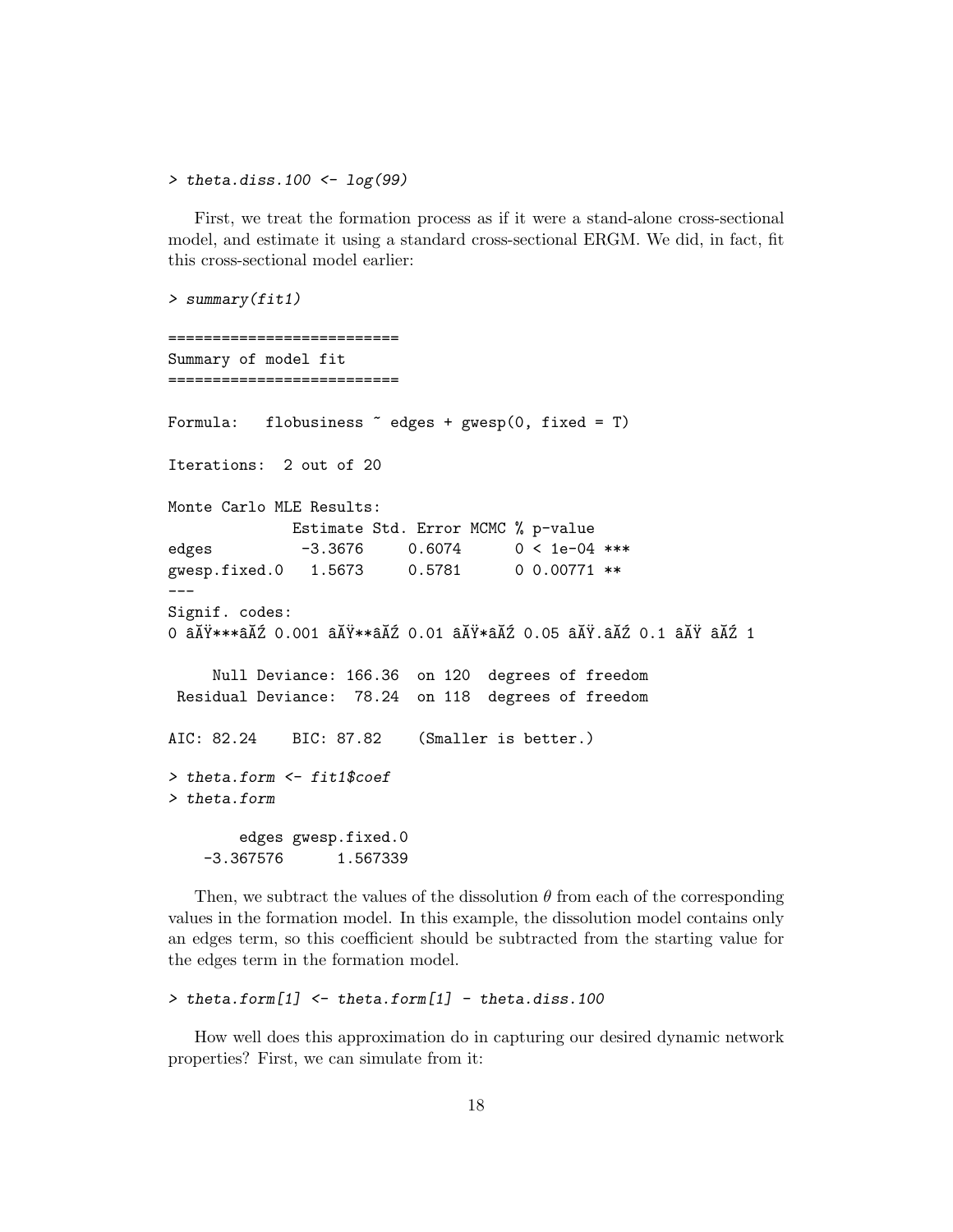```
> stergm.sim.2 <- simulate(flobusiness,
          formation = \texttt{`edges+g} \texttt{wesp}(0, fixed = T),
          dissolution="edges,
          monitor="all",
          coef.form=theta.form,
          coef.diss=theta.diss.100,
          time.slices=10000)
```
Then check the results in terms of cross-sectional network structure and mean relational duration?

```
> summary(flobusiness<sup>-cdges+gwesp(0,fixed=T))</sub></sup>
        edges gwesp.fixed.0
           15 12
> colMeans(attributes(stergm.sim.2)$stats)
        edges gwesp.fixed.0
      12.9529 9.7803
> stergm.sim.dm.2 <- as.data.frame(stergm.sim.2)
> mean(stergm.sim.dm.2$duration)
[1] 94.62673
> plot(attributes(stergm.sim.2)$stats)
```
### 11 Example 3: Two network cross-sections

Another common data form for modeling dynamic network processes consists of observations of network structure at two or more points in time on the same node set. Many classic network studies were of this type, and data of this form continue to be collected and analyzed.

Let us consider the first two time points in the famous Sampson monastery data:

```
> data(samplk)
> ls(pattern="samp*")
[1] "samplk1" "samplk2" "samplk3"
```
To pass them into stergm, we need to combine them into a list: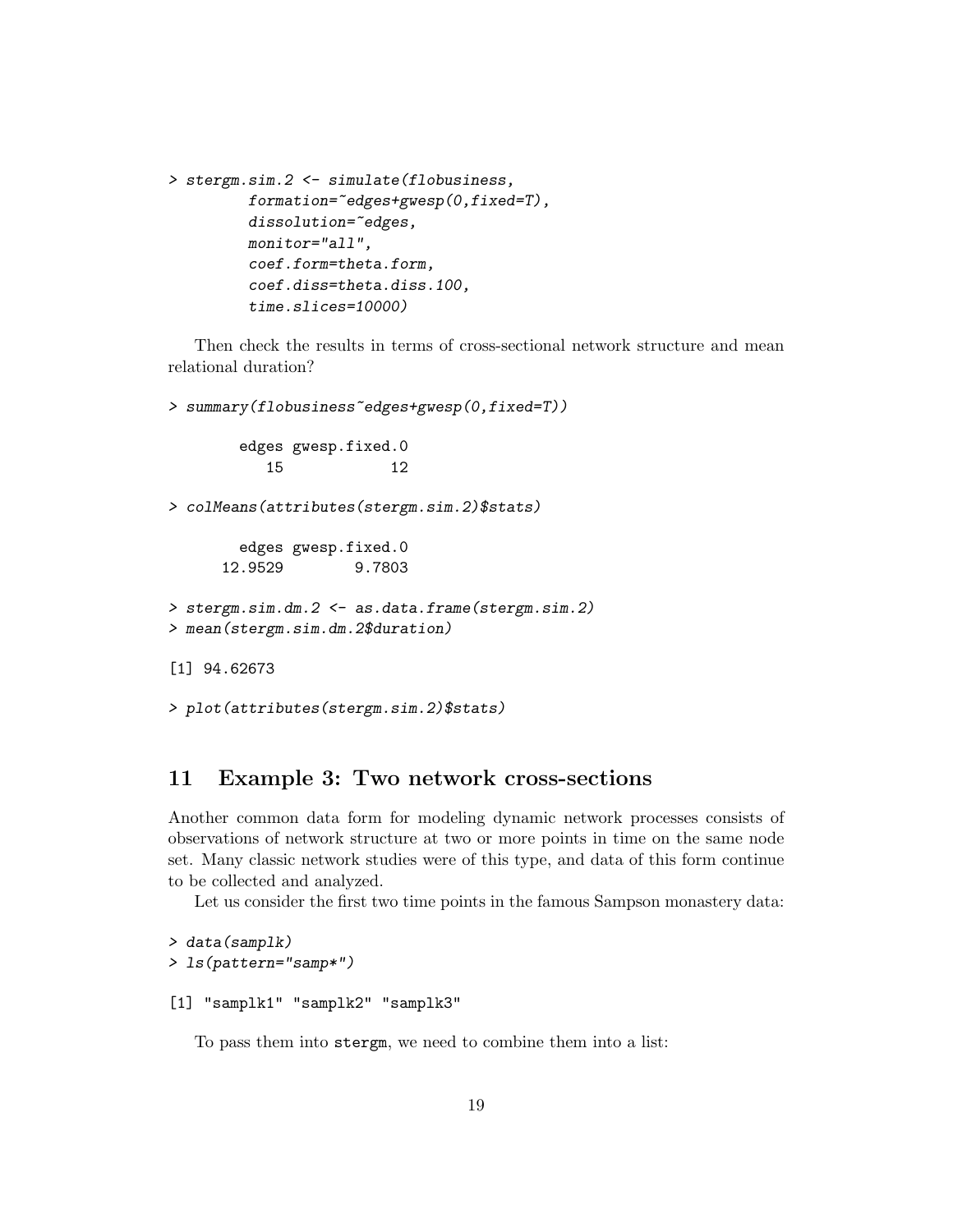

```
> samp <- list()
```

```
> samp[[1]] <- samplk1
```

```
> samp[[2]] <- samplk2
```
Now we must decide on a model to fit to them. Plotting one network:

> plot(samplk1)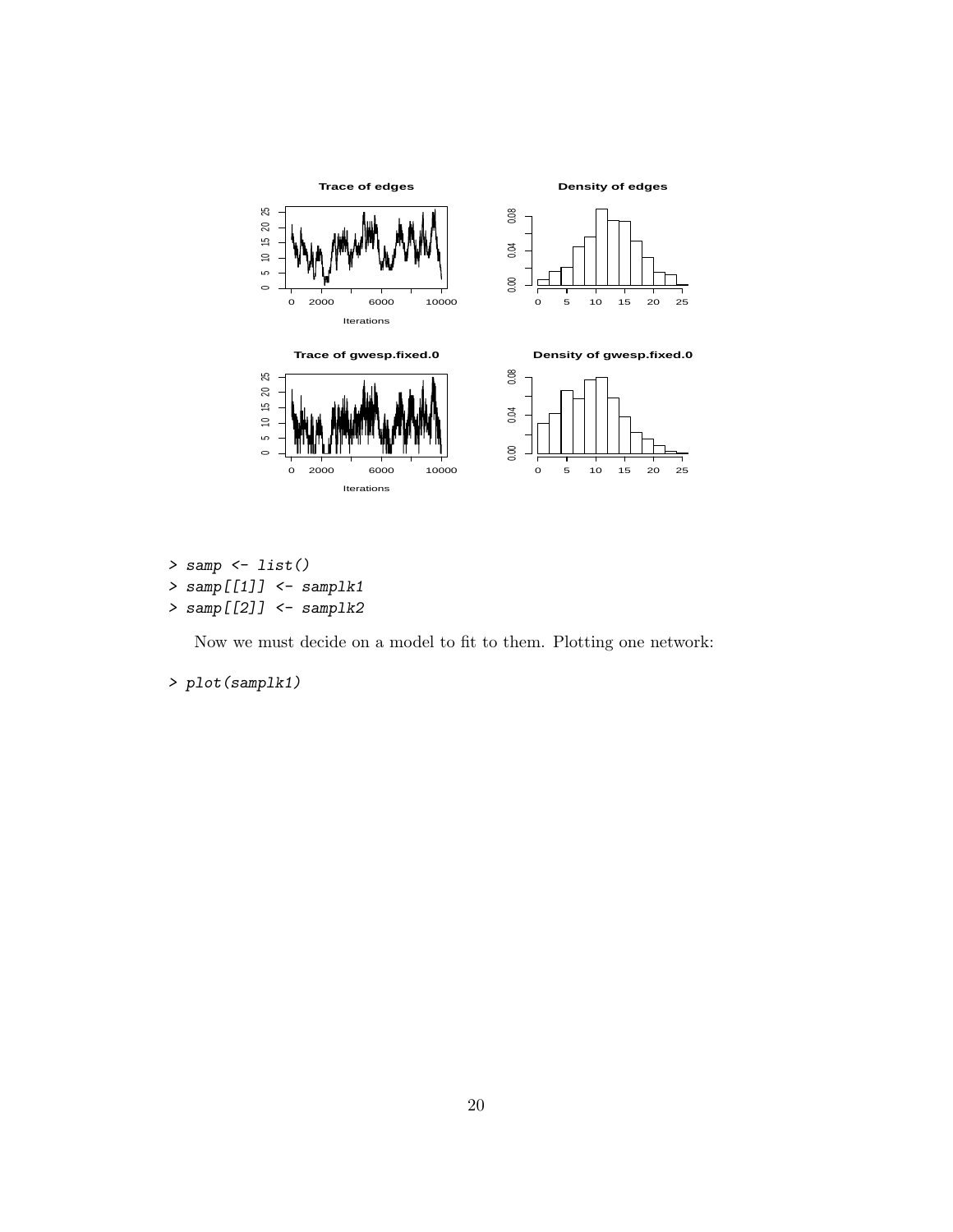

we might get the idea to consider mutuality as a predictor of a directed edge. Also, since this is a directed network, and there appear to be a considerable number of triadic relations, it might be worth investigating the role of cyclic vs. transitive triads in the network. Of course, since we have two network snapshots, and we have separate formation and dissolution models, we can estimate the degree to which closing a mutual dyad or closing a triad of each type predicts the creation of a tie, and also estimate the degree to which maintaining a mutual dyad or maintaining a triad of each type predicts the persistence of an existing tie. We might see different phenomena at work in each case; or the same phenomena, but with different coefficients.

Because of the different structure of our model, we need to change our arguments slightly. Our estimation method should now be conditional maximum likelihood estimation (CMLE). Moreover, we no longer need the target argument (and it is in fact not allowed for CMLE, since the algorithm automatically targets the sufficient statistics present in each of the two networks). In this case, we have no offsets, since there are no coefficients set in either the formation or dissolution model.

```
> stergm.fit.3 <- stergm(samp,
         formation= ~edges+mutual+ctriad+ttriad,
```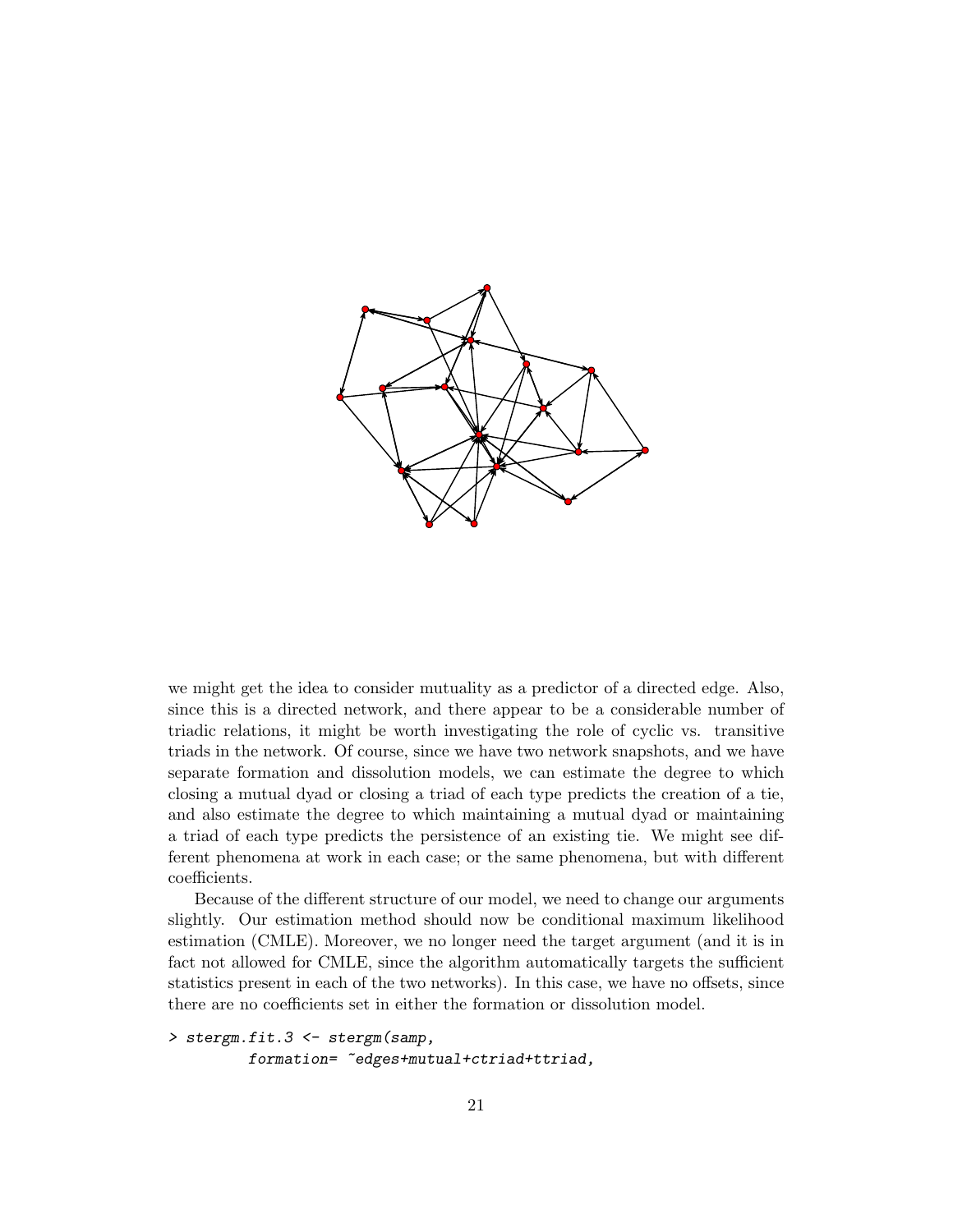```
dissolution = \texttt{``edges+mutual+critical+triad},estimate = "CMLE"
         )
   Fitting formation:
Iteration 1 of at most 20:
\Rightarrow Lots of output snipped. \LeftarrowTime points not specified for a list. Modeling transition from the first
to the second network. This behavior may change in the future.
   And the results:
> summary(stergm.fit.3)
==============================
Summary of formation model fit
==============================
Formula: "edges + mutual + ctriad + ttriad
Iterations: 2 out of 20
Monte Carlo MLE Results:
       Estimate Std. Error MCMC % p-value
edges -3.5540 0.4521 0 < 1e-04 ***
mutual 2.2497   0.5842   0  0.00015 ***
ctriple -0.4951 0.3554 0 0.16480
ttriple 0.2931 0.1273 0 0.02215 *
---
Signif. codes:
0 âĂŸ***âĂŹ 0.001 âĂŸ**âĂŹ 0.01 âĂŸ*âĂŹ 0.05 âĂŸ.âĂŹ 0.1 âĂŸ âĂŹ 1
     Null Deviance: 348.0 on 251 degrees of freedom
Residual Deviance: 128.9 on 247 degrees of freedom
AIC: 136.9 BIC: 151 (Smaller is better.)
================================
Summary of dissolution model fit
================================
Formula: "edges + mutual + ctriad + ttriad
```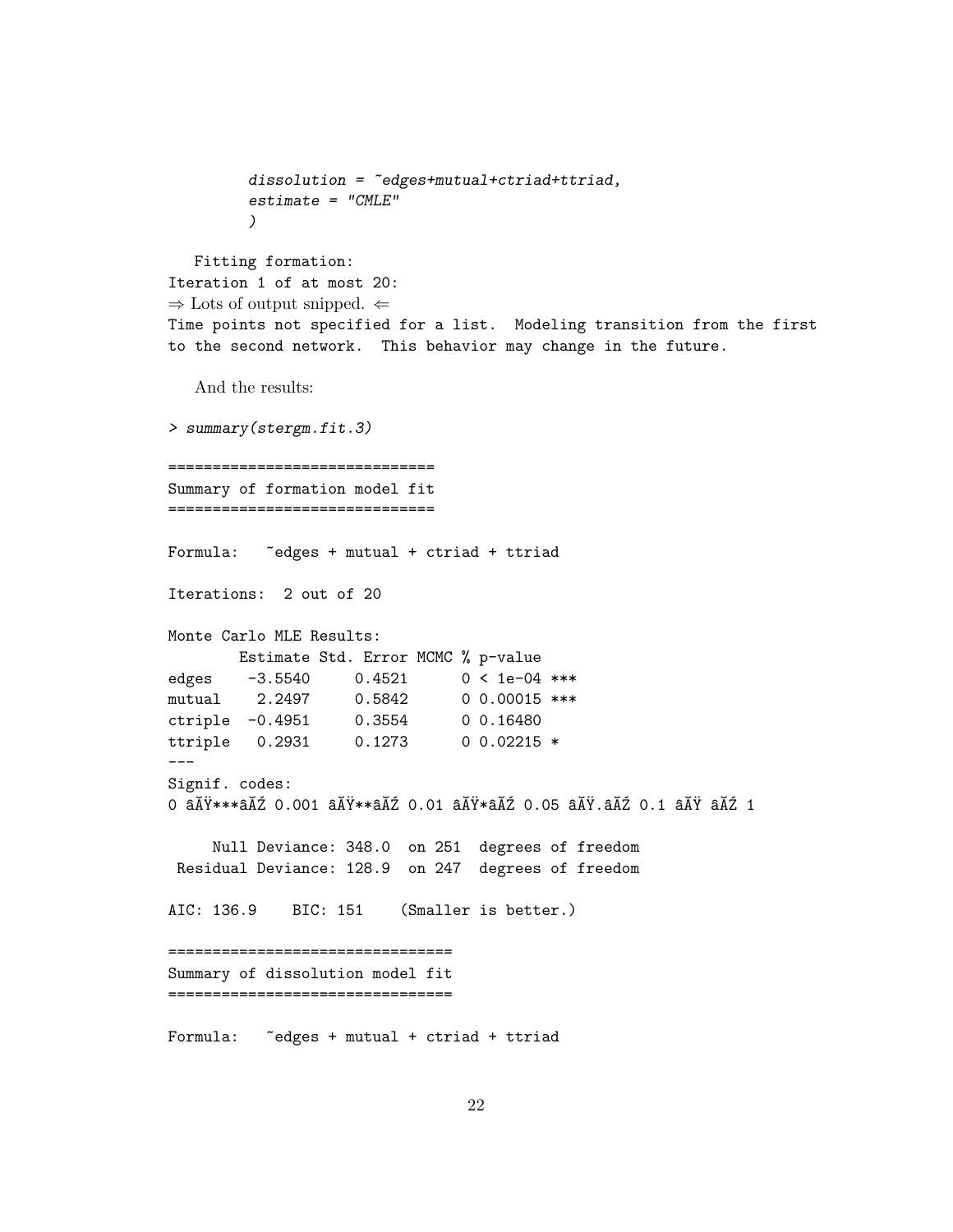```
Iterations: 2 out of 20
Monte Carlo MLE Results:
       Estimate Std. Error MCMC % p-value
edges -0.1287 0.4244 0 0.7630
mutual 1.5918  0.7888  0  0.0489 *
ctriple -1.6994 1.2042 0 0.1643
ttriple 0.7024 0.3685 0 0.0623 .
---
Signif. codes:
0 âĂŸ***âĂŹ 0.001 âĂŸ**âĂŹ 0.01 âĂŸ*âĂŹ 0.05 âĂŸ.âĂŹ 0.1 âĂŸ âĂŹ 1
    Null Deviance: 76.25 on 55 degrees of freedom
Residual Deviance: 65.81 on 51 degrees of freedom
AIC: 73.81 BIC: 81.84 (Smaller is better.)
```
So, a relationship is more likely than chance to form if it will close a mutual pair. And it is also more likely than chance to persist if it will retain a mutual pair, although the coefficient is smaller. A relationship is more likely than chance to form if it will close a transitive triad, and more likely to persist if it sustains a transitive triad, although these effects appear to be less clearly significant.

### 12 Example 4: Simulation driven by egocentric data

In many cases, people's primary interest in using dynamic networks is to simulate some diffusion process on one or more networks with similar features. Increasingly, our knowledge about those features come in the form of egocentrically sampled data, not from the traditional network census in a bounded population. Both *ergm* and stergm have methods for handling these situations.

For example, imagine that you want to model HIV transmission among a population of gay men in steady partnerships. 50% of the men are White and 50% are Black. You collect egocentric partnership data from a random (ha! ha!) sample of these men. Your data say:

- 1. There are no significant differences in the distribution of momentary degree (the number of ongoing partnerships at one point in time) reported by White vs. Black men. The mean is 0.90, and the overall distribution is:
	- (a) 36% degree 0
	- (b) 46% degree 1
	- (c)  $18\%$  degree 2+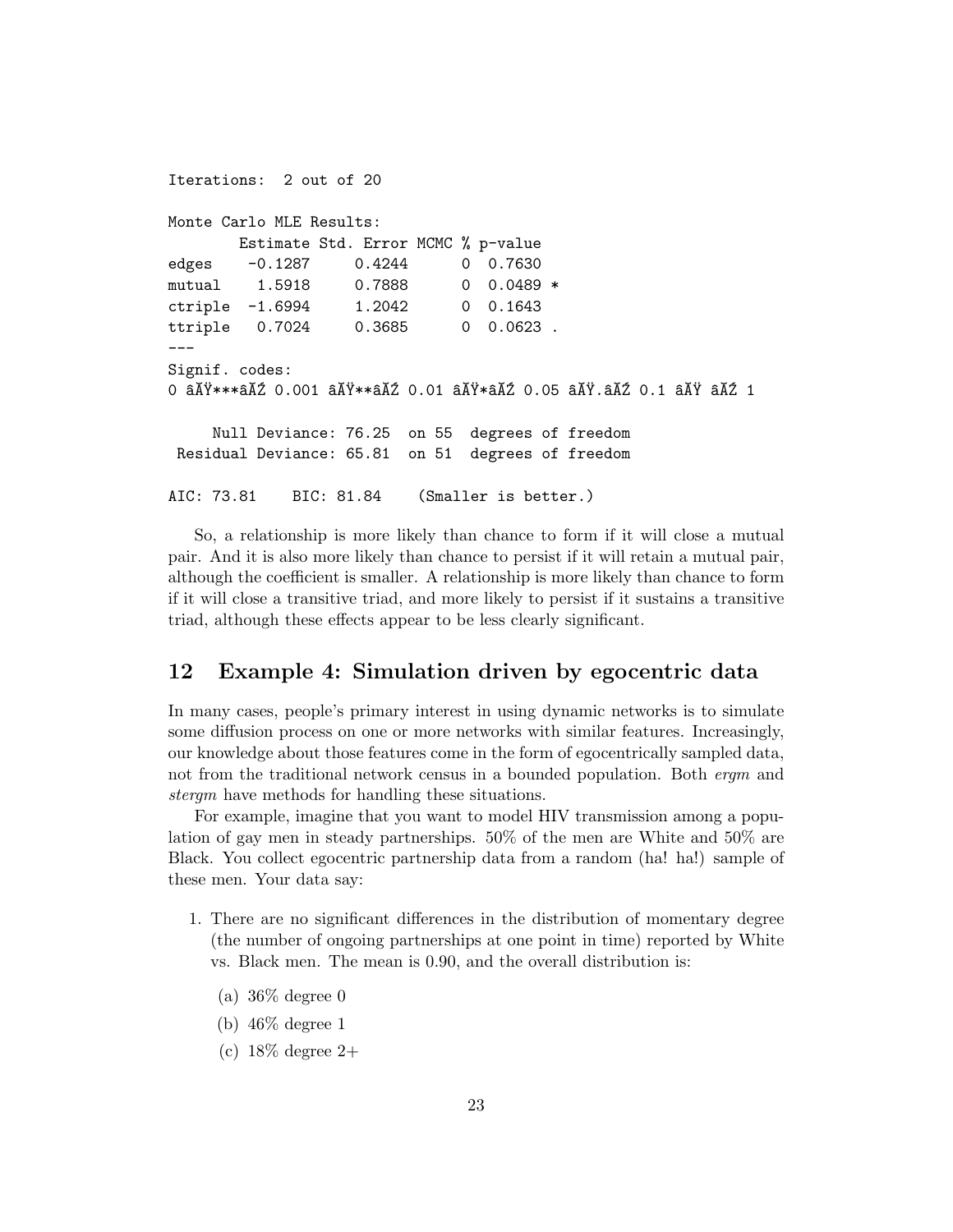#### 2. 83.3% of relationships are racially homogeneous

We also have data (from these same men, or elsewhere) that tell us that the mean duration for a racially homogenous relationship is 10 months, while for a racially mixed one it is 20 months. (Perhaps this is because the social pressure against cross-race ties makes it such that those who are willing to enter them are a select group, more committed to their relationships).

Before we model the disease transmission, we need a dynamic network that possesses each of thse features to simulate it on.

Our first step is to create a 500-node undirected network, and assign the first 250 nodes to race 0 and the second to race 1. The choice of 500 nodes is arbitary.

```
> msm.net <- network.initialize(500, directed=F)
> msm.net %v% 'race' <- c(rep(0,250),rep(1,250))
> msm.net
Network attributes:
 vertices = 500
 directed = FALSE
 hyper = FALSE
 loops = FALSE
 multiple = FALSE
 bipartite = FALSE
 total edges= 0
   missing edges= 0
   non-missing edges= 0
Vertex attribute names:
   race vertex.names
```

```
No edge attributes
```
ERGM and STERGM have functionality that allow us to simply state what the target statistics are that we want to match; we do not actually need to generate a network that has them. The formation formula and target statistics that we need are:

```
> msm.form.formula <- ~edges+nodematch('race')+degree(0)+
     concurrent
> msm.target.stats <- c(225,187,180,90)
```
Why don't we specify degree(1) as well? How did we get those values?

Now let us turn to dissolution. We are back to the case where we can solve these explicitly, although this is complicated slightly by the fact that our disslution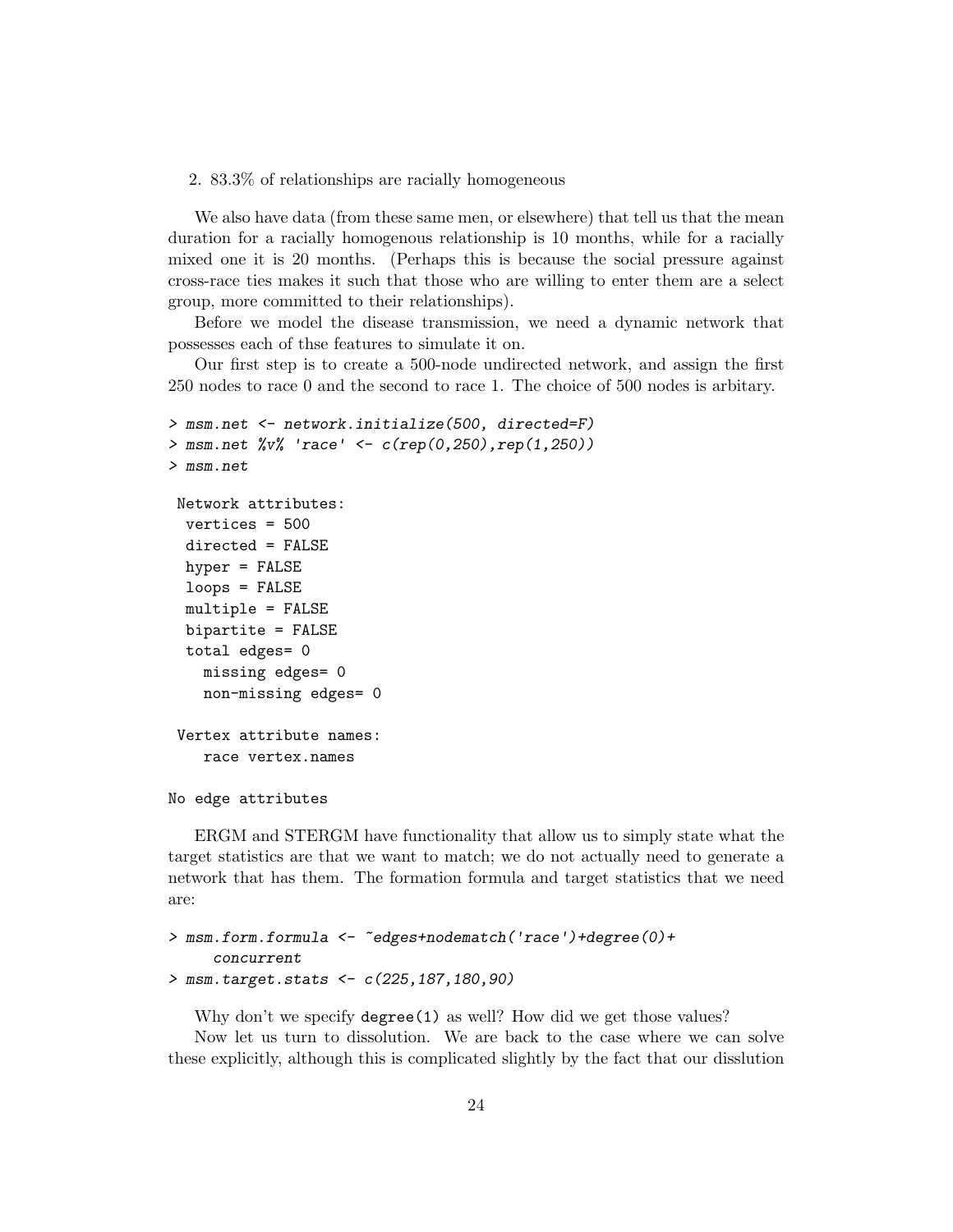probabilities differ by the race composition of the members. One dissolution formula for representing this is:

#### > msm.diss.formula <- ~offset(edges)+offset(nodematch("race"))

These two model statistics means that there will be two model coefficients. Let us call them  $\theta_1$  and  $\theta_2$  for the edges and nodematch terms, respectively. Let us also refer to the change statistics for actor pair i, j for each of these as  $\delta_1(y_{ij})$  and  $\delta_2(y_{ij})$ , respectively.

Thus the log-odds expression for dissolution that we saw earlier would here be expressed as:

$$
\ln \frac{P(Y_{ij,t+1} = 1 | Y_{ij,t} = 1)}{P(Y_{ij,t+1} = 0 | Y_{ij,t} = 1)} = \theta_1 \delta_1(y_{ij}) + \theta_2 \delta_2(y_{ij})
$$
\n(8)

Note that  $\delta_1(y_{ij})$  would equal 1 for all actor pairs, while  $\delta_2(y_{ij})$  would equal 1 for race homophilous pairs and 0 for others. That means that the log-odds of tie persistence will equal  $\theta_1$  for mixed-race couples and  $\theta_1 + \theta_2$  for race-homophilous couples. This suggests that we should be able to calculate  $\theta_1$  directly, and subsequently calculate  $\theta_2$ .

Following the logic we saw in the Example 1, we can see that:

$$
\theta_1 = \ln d_{mixed} - 1 \tag{9}
$$

and therefore  $\theta_1 = \ln (20 - 1) = \ln 19 = 2.944$ .

Furthermore,

$$
\theta_1 + \theta_2 = \ln d_{homoph} - 1 \tag{10}
$$

and therefore  $\theta_2 = \ln (d_{homoph} - 1) - \theta_1 = \ln (10 - 1) - 2.944 = -0.747$ . So, we have:

#### $>$  msm.theta.diss  $< c(2.944, -0.747)$

We add in one additional control parameter—SA.init.gain—giving it a small value (the default is 0.1). As the help page for control.stergm sagely advises, "If the process initially goes crazy beyond recovery, lower this value." This slows down estimation, but also makes it more stable. From trial and error, we know that this model, fit to this relatively large network, does better with this smaller value.

Putting it all together gives us:

```
> set.seed(0)
> msm.fit <- stergm(msm.net,
         formation= msm.form.formula,
         dissolution= msm.diss.formula,
         targets="formation",
```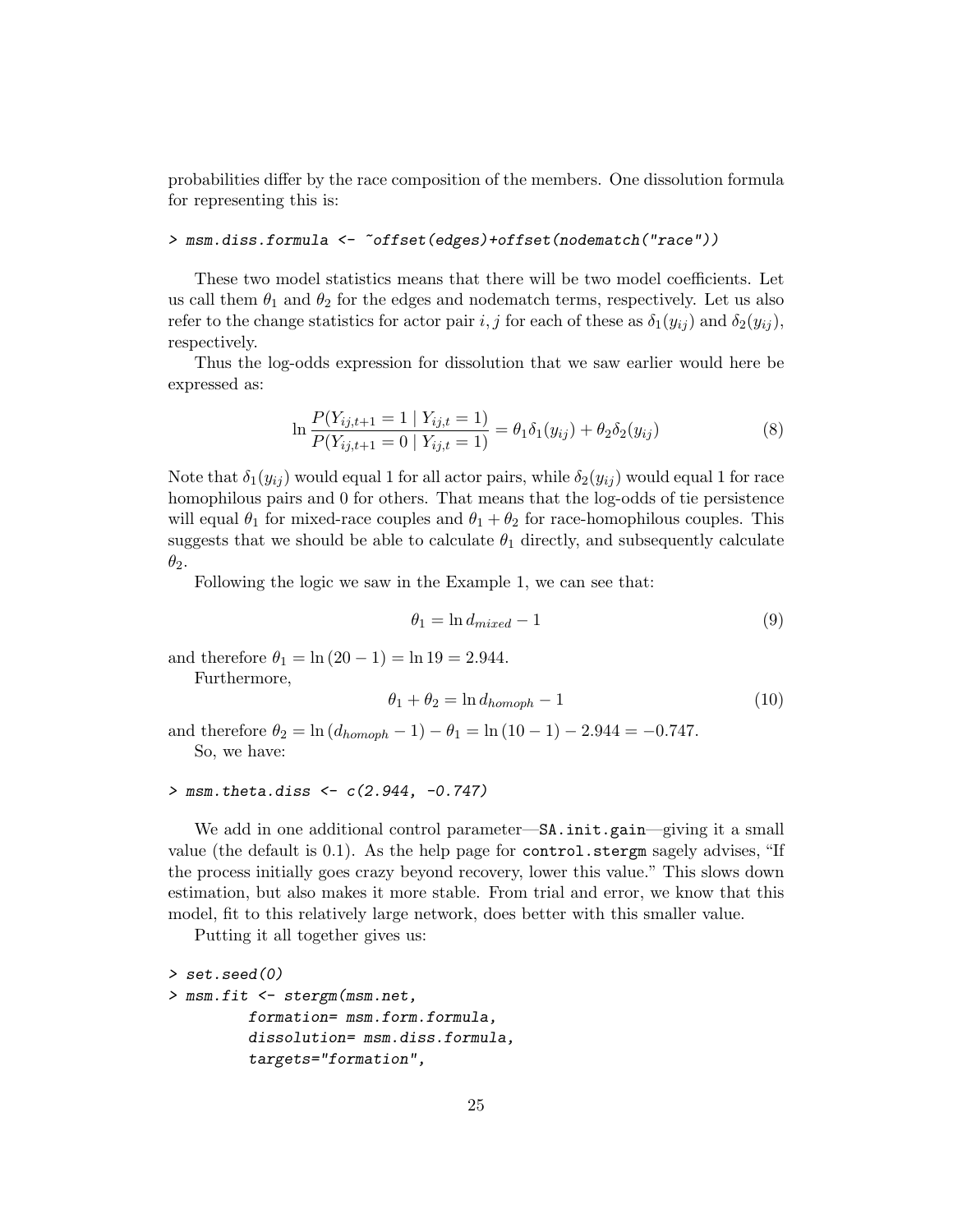```
target.stats= msm.target.stats,
          offset.coef.diss = msm.theta.diss,
          estimate = "EGMME"
 )
   Iteration 1 of at most 20:
\Rightarrow Lots of output snipped. \Leftarrow======== Phase 3: Simulate from the fit and estimate standard errors.
========
```
Let's first check to make sure it fit well:

#### > mcmc.diagnostics(msm.fit)

 $\Rightarrow$  Lots of output snipped.  $\Leftarrow$ 



and see what the results tell us:

```
> summary(msm.fit)
```

```
===================================
Summary of formation model fit
   ==============================
```
Formula: "edges + nodematch("race") + degree(0) + concurrent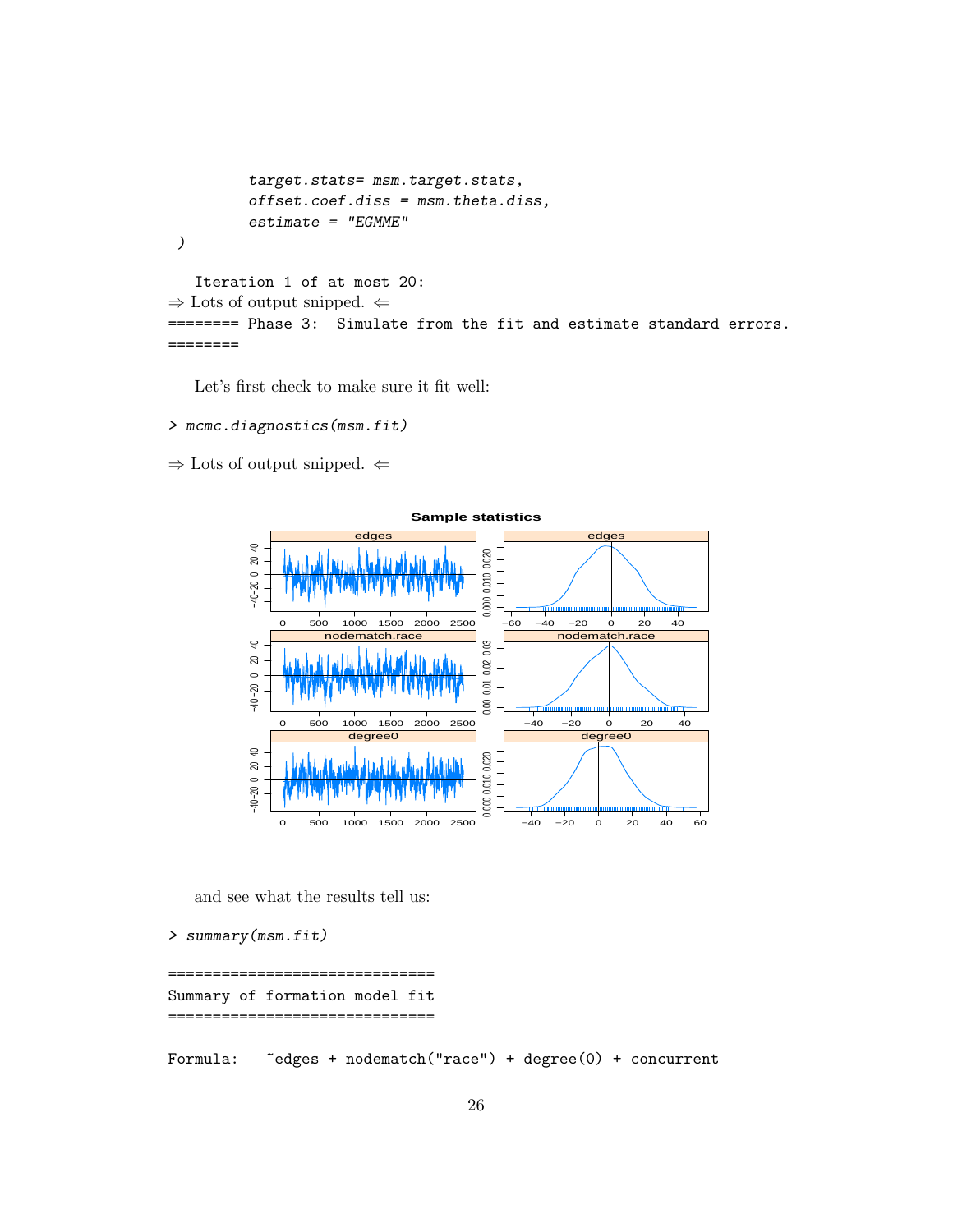```
Iterations: NA
Equilibrium Generalized Method of Moments Results:
                  Estimate Std. Error MCMC % p-value
edges -9.9712 0.6989 0 < 1e-04 ***
nodematch.race 2.2870 0.6508 0 0.000442 ***
degree0 -0.2149 0.1602 00.179949
concurrent -0.8189 0.1899 0 < 1e-04 ***
Signif. codes:
0 a\breve{\Lambda}Ÿ***a\breve{\Lambda}Ź 0.001 a\breve{\Lambda}Ÿ**a\breve{\Lambda}Ź 0.01 a\breve{\Lambda}Ya\breve{\Lambda} a\breve{\Lambda} a\breve{\Lambda} a\breve{\Lambda} a\breve{\Lambda} a\breve{\Lambda} a\breve{\Lambda} a\breve{\Lambda} a\breve{\Lambda} a\breve{\Lambda} a\breve{\Lambda} a\breve{\Lambda} a\breve{\Lambda} a\breve{\Lambda} a\breve{\Lambda} ================================
Summary of dissolution model fit
================================
Formula: "offset(edges) + offset(nodematch("race"))
Iterations: NA
Equilibrium Generalized Method of Moments Results:
                  Estimate Std. Error MCMC % p-value
edges 2.944 0.000 0 <1e-04 ***
nodematch.race -0.747 0.000 0 <1e-04 ***
Signif. codes:
0 a\overline{A}Ÿ ***a\overline{A}Z 0.001 a\overline{A}Y^*a\overline{A}Z 0.01 a\overline{A}Y^*a\overline{A}Z 0.05 a\overline{A}Y.a\overline{A}Z 0.1 a\overline{A}Y a\overline{A}Z 1
 The following terms are fixed by offset and are not estimated:
  edges nodematch.race
   Now, we simulate a dynamic network:
> msm.sim <- simulate(msm.fit,time.slices=1000)
   and compare the outputs to what we expect, in terms of cross-sectional structure:
> colMeans(attributes(msm.sim)$stats)
           edges nodematch.race degree0 concurrent
        224.967 187.845 179.838 90.498
```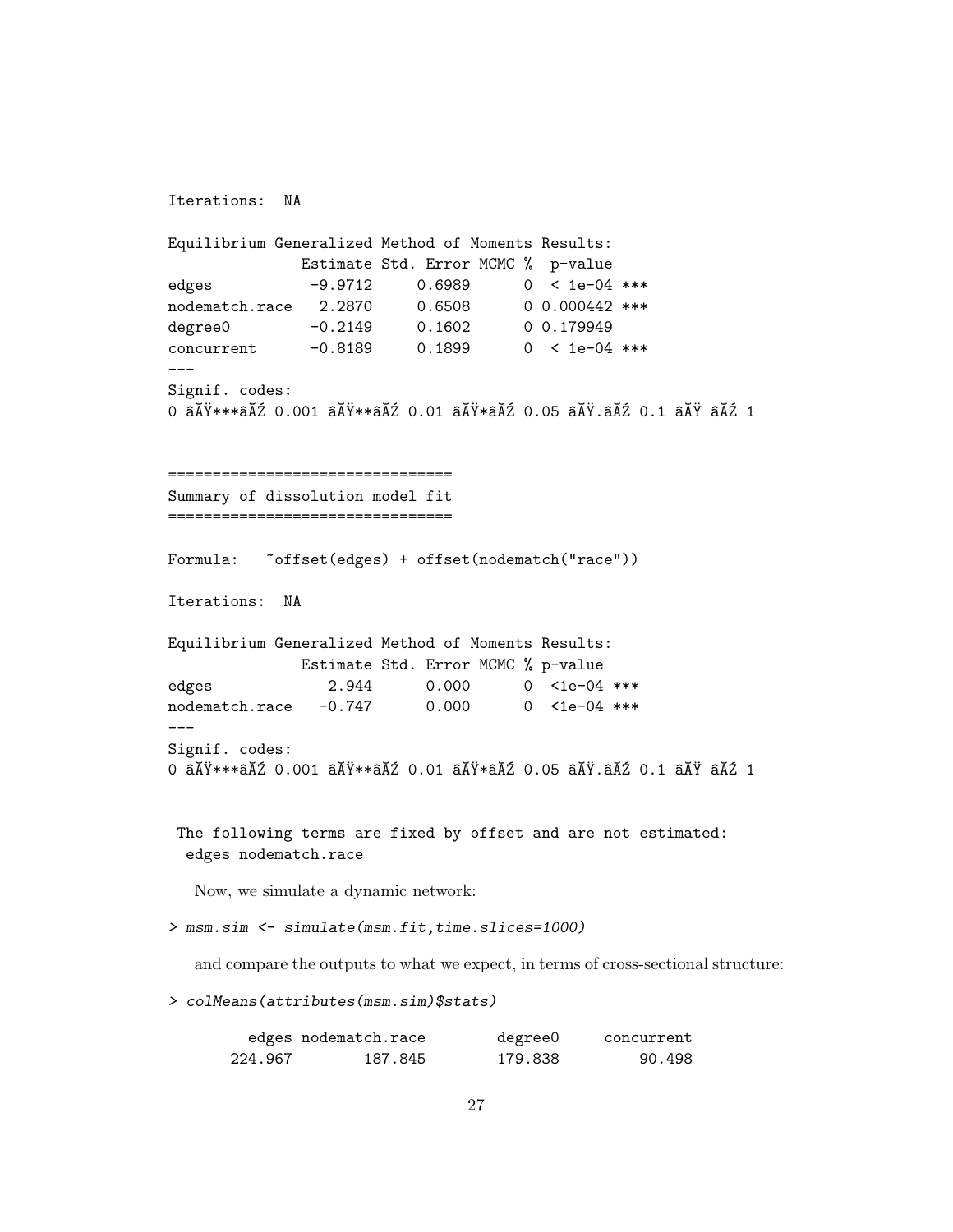> msm.target.stats

[1] 225 187 180 90

Here's another interesting way to look at one aspect of the network structure:

> msm.sim.dm <- as.data.frame(msm.sim) > plot (msm.sim.dm\$head, msm.sim.dm\$tail)



And relationship length:

```
> names (msm.sim.dm)
```

```
[1] "onset"
                        "terminus"
[3] "tail"
                        "head"
[5] "onset.censored"
                        "terminus.censored"
[7] "duration"
                        "edge.id"
> msm.sim.dm$race1 <- msm.sim.dm$head>250
> msm.sim.dm$race2 <- msm.sim.dm$tail>250
> msm.sim.dm$homoph <- msm.sim.dm$race1 == msm.sim.dm$race2
> mean(msm.sim.dm$duration[msm.sim.dm$homoph==T &
   msm.sim.dm\onset.censored==F & msm.sim.dm\terminus.censored==F ])
```
 $[1]$  9.914608